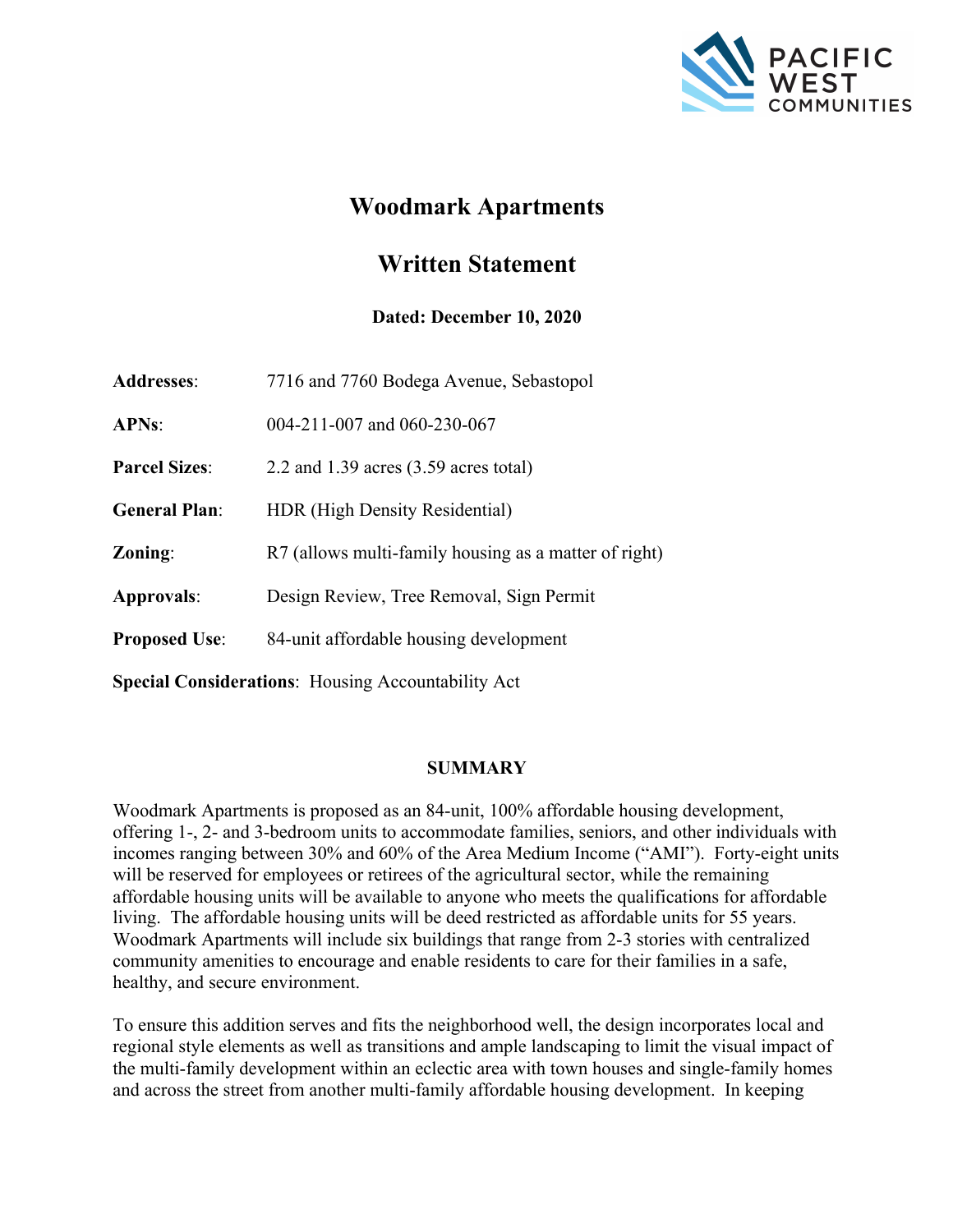with the intent of the City of Sebastopol ("City") to promote walking, cycling and public transit and reduce car traffic, the development will provide more than the required bicycle parking spaces and encourage use of the nearby transit stop.

Section 17.250.010 of the City's Municipal Code states that "suitable housing at an affordable level is not available" to many Sebastopol residents and that "the [increasing] housing shortage for persons of lower incomes is detrimental to the public health, safety and welfare" making "an adequate supply of housing for all segments of the community" a matter of public policy. This proposed development helps those lower-income households that are "de facto excluded from new housing, creating economic stratification in the City that is detrimental."

As with most municipalities, "the City finds that there is insufficient Federal and State support for programs to assist the City in meeting its affordable housing needs," which means the City seeks "assistance and cooperation from the private sector in making available an adequate supply of housing for persons of all economic segments of the community."

The Association of Bay Area Governments ("ABAG") in its final Regional Housing Needs Allocation ("RHNA") allocated to the City 120 housing units for the period 2014 to 2022. Based upon the California Department of Housing and Community Development ("HCD") Annual Progress Report dated September 24, 2020 (Attachment 2) as well as the Level of Service Report presented to the City Council on May 19, 2020 (Attachment 3), the City is not on pace to meet its RHNA obligations.

State law requires that the City's Housing Element include "an inventory of land suitable for residential development." (Gov. Code, § 65583, subd. (a)(3).) In the City's Housing Element, 7716 Bodega Avenue is included in the inventory of land suitable for residential development as a site for multifamily private development in order for the City to fulfill its RHNA obligations. (2014 Housing Element, IV-3.) According to the City, the inventory (including 7716 Bodega Avenue) demonstrates that that the City has adequate capacity to accommodate the City's extremely low-, very low-, and low-income needs. (2014 Housing Element, IV-2.)

The City's Housing Element commits the City to facilitating all types of housing for farmworkers, including multifamily units. (2014 Housing Element, IV-10.) Multifamily farmworker housing is allowed in any zone that permits multifamily housing. (*Ibid.*) Sites identified in the City's Housing Element inventory demonstrate – according to the City – that the City has adequate capacity to accommodate its RHNA obligations, including housing for farmworkers. (*Ibid*.)

This proposal for an 84-unit affordable housing development facilitates the City meeting its RHNA obligations by providing affordable housing at a site the City identified in its inventory as appropriate for affordable housing development. Moreover, because 48 of the units will be set aside for farmworkers, the proposal facilitates the City's commitment to facilitating all types of housing for farmworkers.

### **ABOUT THE APPLICANT**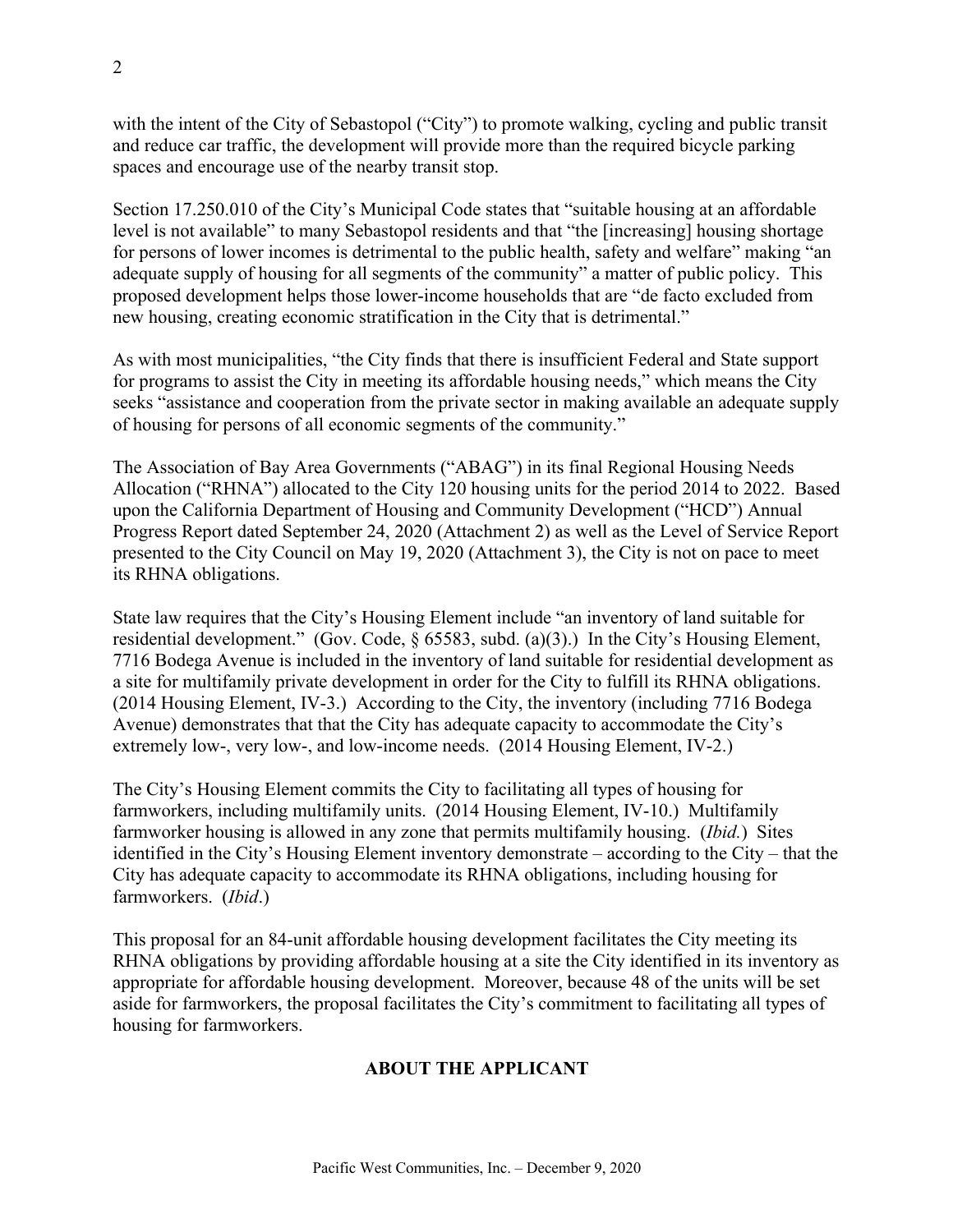The Pacific Companies is a privately held group of firms dedicated to excellence in multifamily housing. Under the leadership of president and CEO, Caleb Roope, the group has managed the development, construction, and management of over 110 multifamily or mixed-use communities comprising approximately 6,000 units. Mr. Roope's firm is vertically integrated to ensure the quality of the development and the management of the communities for the decades they service low-income families.

Pacific West Communities employs staff in its asset management division who are exclusively committed to meeting high standards of management with significant attention devoted to each community's maintenance and appearance. The same level of excellence applied to physical condition of the housing development is also applied to those seeking residency.

As one of America's most prolific developers of workforce housing, The Pacific Companies is deeply committed to addressing the need of millions of Americans who pay more than 50% of their annual income on housing through the production of attractive, energy-conscious, affordable apartments near parks, schools, and transportation. Every year since 2007, The Pacific Companies' commitment to affordable workforce and senior housing has placed it proudly in the top 50 nationally in affordable housing production.

The Pacific Companies is accomplished at consistently and reliably providing affordable housing that meets the highest quality standards. Contrary to popular belief, affordable housing funded by State and/or Federal funds must meet extraordinarily higher standards than private market rate housing, ensuring that quality of the appearance of the housing development is maintained over the lifetime of its affordable status.

#### **PROPOSAL**

The Pacific Companies proposes Woodmark Apartments as an 84-unit, 100% workforce housing development for families with incomes ranging between 30% and 60% of the Area Medium Income ("AMI") located at 7716 & 7760 Bodega Avenue.

| Number of Bedrooms | Approximate Square Feet Per Unit | Number of Units |
|--------------------|----------------------------------|-----------------|
| 1-Bedroom Unit     | $586$ sq ft                      |                 |
| 2-Bedroom Unit     | $749$ sq ft                      | 36              |
| 3-Bedroom Unit     | $1,080$ sq ft                    |                 |
| 3-Bedroom Unit B   | $918$ sq ft                      |                 |

The development's units are proposed as follows:

Forty-eight (48) of the units will be set aside for farmworkers, which means they are available to anyone employed in the agricultural sector and their family who meets the income requirements including retired agricultural workers who meet certain qualifications. The placement of tenants in affordable housing, including farmworkers, is a rigorous and closely regulated process. The remaining affordable units will be offered as affordable housing to any qualified persons. The units will be made available at a monthly housing rental cost that does not exceed 30% to 60% of AMI.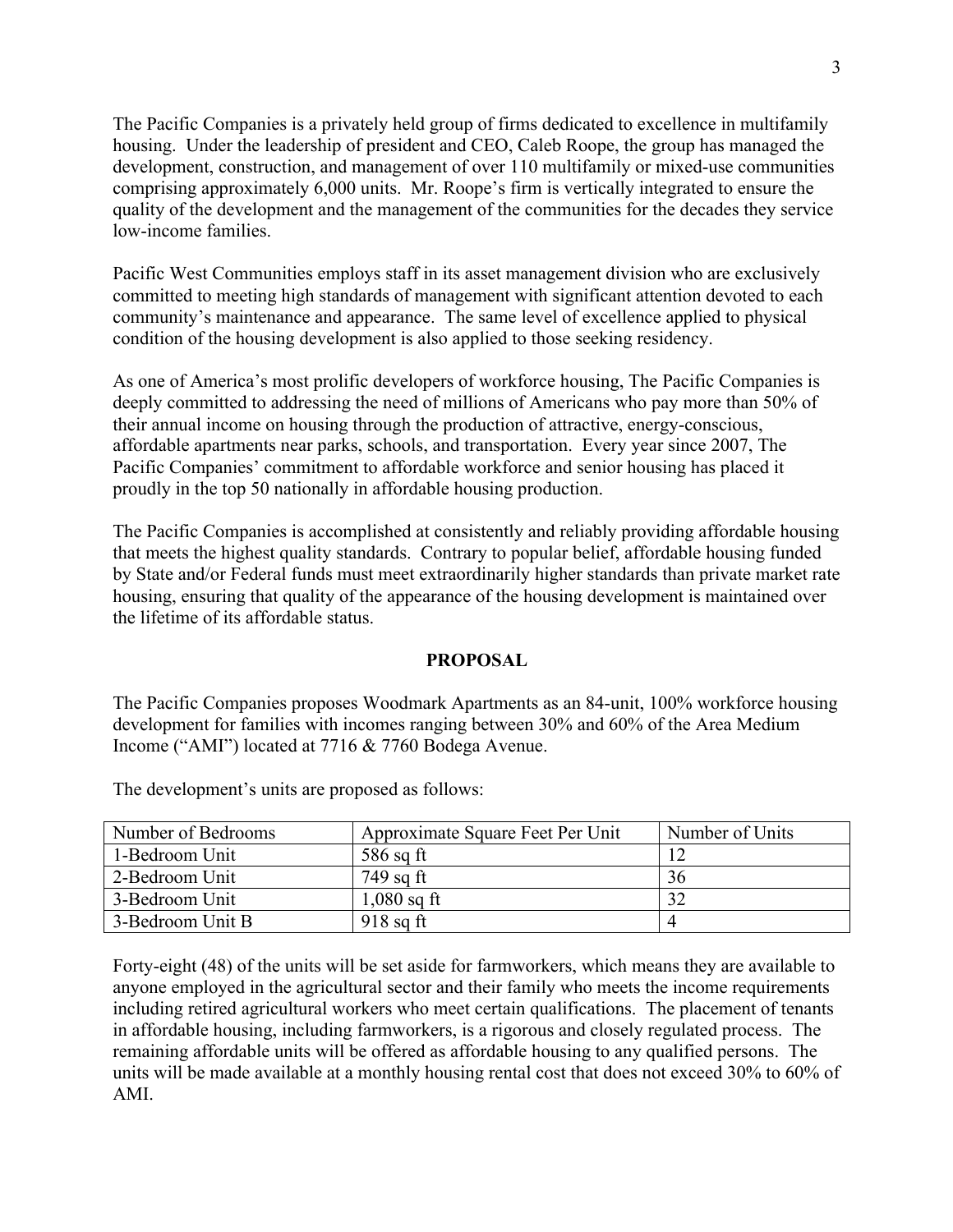The proposed site plan consists of six buildings that will house the 84 units: 2 two- to three-story buildings along Bodega Avenue and four buildings in the center of the site with parking provided around the interior perimeter of the site. The four interior buildings consist of 3 three-story apartment buildings and 1 three-story community building with units above. The community building of approximately 2,045 square feet will contain a large meeting room with a full kitchen, leasing office, men's and women's restrooms, fitness room and laundry room. Outside the community building there will be a children's play area, a bocce ball court, and covered ADA accessible picnic tables. As requested by members of the Design Review Board, the community building has been made accessible from both the exterior community areas and the parking spaces.

It is likely the development will be built in two phases. Further planning must be done to finalize a phasing plan. It is expected that Phase 1 will focus on the front half of the Project and Phase 2 will complete the back half of the Project. There is a tentative phasing line included on the Site Plan. However, a final phasing plan will be submitted to the City once complete.

The grading of the Project site is designed to meet the California Building Code's accessibility standards as well as industry best practices. The buildings were stepped (or terraced) to the maximum extent possible to minimize grading. Retaining wall heights were minimized to the extent possible while still maintaining public safety. The Project proposes to use a method called "soldier piling" to construct the retaining walls in all locations where protected and neighboring trees may be affected so that no excavation is required behind that retaining wall. This common construction method minimizes impacts to existing trees by eliminating the need for further excavation towards the tree and maximizes the distance between the retaining wall and neighboring trees so that there will only be temporary impacts to any trees on neighboring property.

Once in operation, The Pacific Companies' dedicated asset management team will hire an on-site manager to uphold the high standards of both The Pacific Companies and the California Tax Credit Allocation Committee from which the Project has been awarded tax credits.

Included with this Design Review Application are all applicable Tree Removal Permits.

#### **TECHNICAL STUDIES**

A summary of the technical studies used to support the analysis of the Project in this proposal statement follows:

**Arborist Report:** Horticultural Associates prepared a Tree Preservation and Mitigation Report (the "Arborist Report") dated October 8, 2019. The Arborist Report was augmented on June 4, 2020 and August 19, 2020. (Attachments 1.) John C. Meserve, a certified arborist with Horticultural Associates, evaluated 76 trees at the Project site. The evaluation included all trees on the Project site that were 10 inches or greater in diameter with the exception of Acacias, which are not protected under the City's ordinances. Of the trees evaluated, the Arborist Report identified 50 are designated for removal (39 due to development impacts and 11 due to poor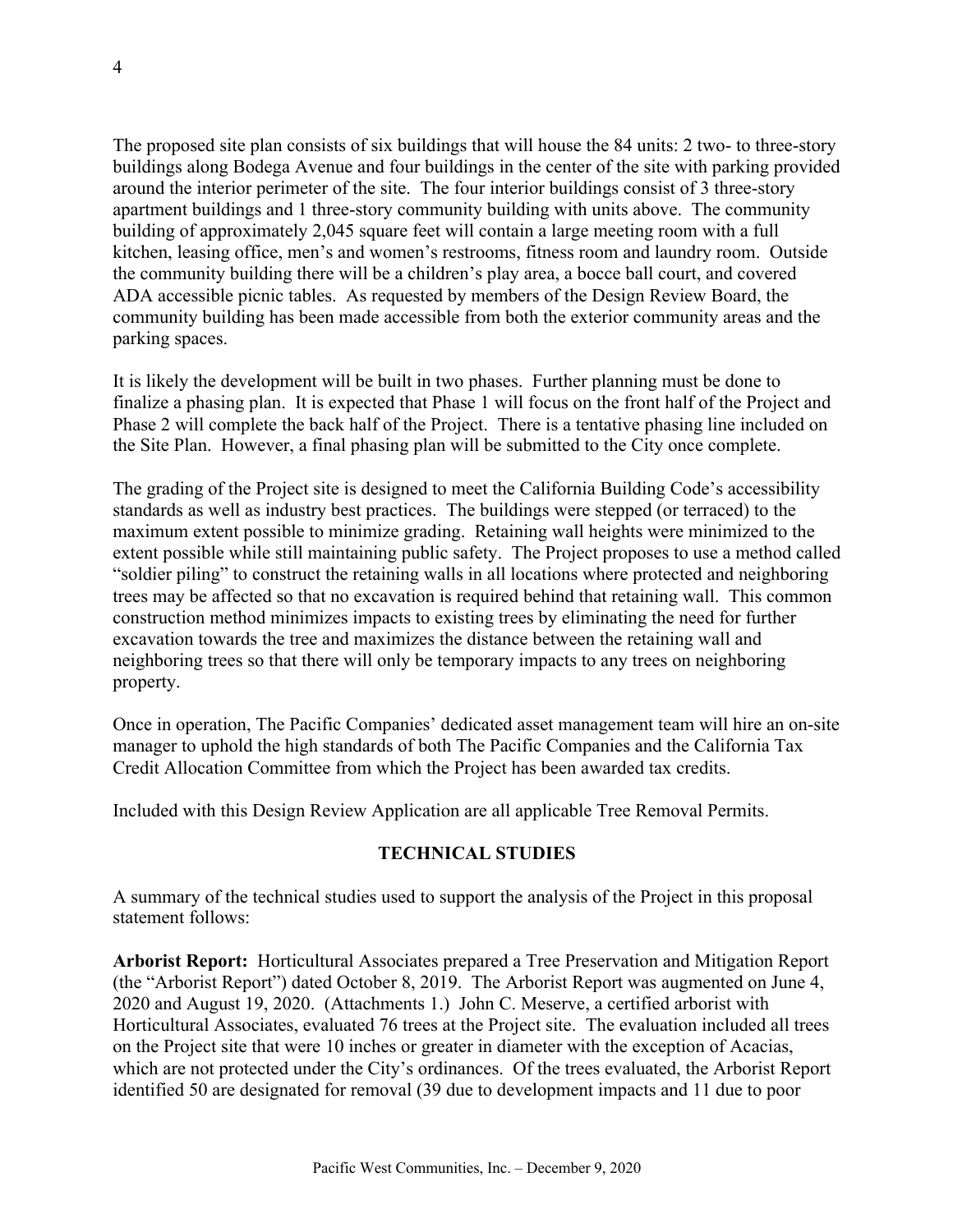condition) and 26 are being preserved. 35 of the trees being removed require permits herein attached. The Arborist Report provided recommendations and guidelines for tree preservation, tree pruning, and tree fencing.

At the November 19, 2020 Preliminary Design Review hearing, Mr. Meserve stated that the proposed development would not cause long-term impacts to trees located on the neighboring property because the proposed soldier piling method to construct the retaining wall at the back of the property maximizes the distance between the retaining wall and neighboring tree driplines. Mr. Meserve stated he had seen soldier piling used successfully without any long-term impact or damage to trees many times in his career.

**Cultural Resources Study:** Peak & Associates, Inc. prepared a Determination of Eligibility and Effect for the Woodmark Apartments Project, City of Sebastopol, Sonoma County, California dated August 26, 2019 (the "Cultural Resources Study"). (Attachment 4.) Peak & Associates sent a letter to the Native American Heritage Commission ("NAHC") requesting a check of Sacred Lands files for the Project site and sent letters to several tribes identified by NAHC. NAHC did not identify the Project site as Sacred Lands and no responses expressing concern were received. As part of preparation of the Cultural Resources Study, on August 6, 2019, a senior archeologist from Peak & Associates, Inc. conducted a field survey. The survey found no prehistoric period cultural resources within the Project site. The Cultural Resources Study concluded there were no historic properties recorded in the Project area. The Cultural Resources Study further concluded there will be no impact to important cultural resources from implementation of the Project.

**Noise Assessment:** Illingworth & Rodkin, Inc. prepared a Woodmark Apartments Noise Assessment dated December 12, 2019 (the "Noise Assessment"). (Attachment 5.) The Noise Assessment evaluated the Project's compatibility with the future noise environment expected at the Project site. The Noise Assessment measured ambient noise levels at the Project site, summarized future noise levels expected at the Project site, and assessed the noise and land use compatibility of the Project with respect to the appropriate regulatory criteria. The Noise Assessment determined that exterior noise levels at the common outdoor activity areas would not exceed noise standards in the City's General Plan noise and land use compatibility guidelines. For interior noise levels within new residential units, the Noise Assessment found that with incorporation of its recommended noise insulation methods interior noise levels within residential buildings would be maintained within the noise standards in the City's General Plan noise and land use compatibility guidelines with an adequate margin of safety. Mr. Michael Thill of Illingworth & Rodkin, Inc. provided a memo (the "Noise Assessment Addendum") on November 30, 2020 stating no further findings or recommendations are required after reviewing the most recent site plan. (Attachment 6.)

**Traffic Impact Analysis Report**: TJKM prepared a Draft Transportation Impact Analysis Report for Woodmark Apartments at 7760 & 7716 Bodega Avenue dated May 22, 2020 (the "Traffic Study"), updated to address W-Trans comments on October 2, 20202. (Attachment 7.) The Traffic Study evaluated six study intersections during weekday morning and weekday evening peak hours. The Traffic Study concluded that based upon the City's impact criteria, the Project traffic volume on the controlled movement of unsignalized intersections is relatively low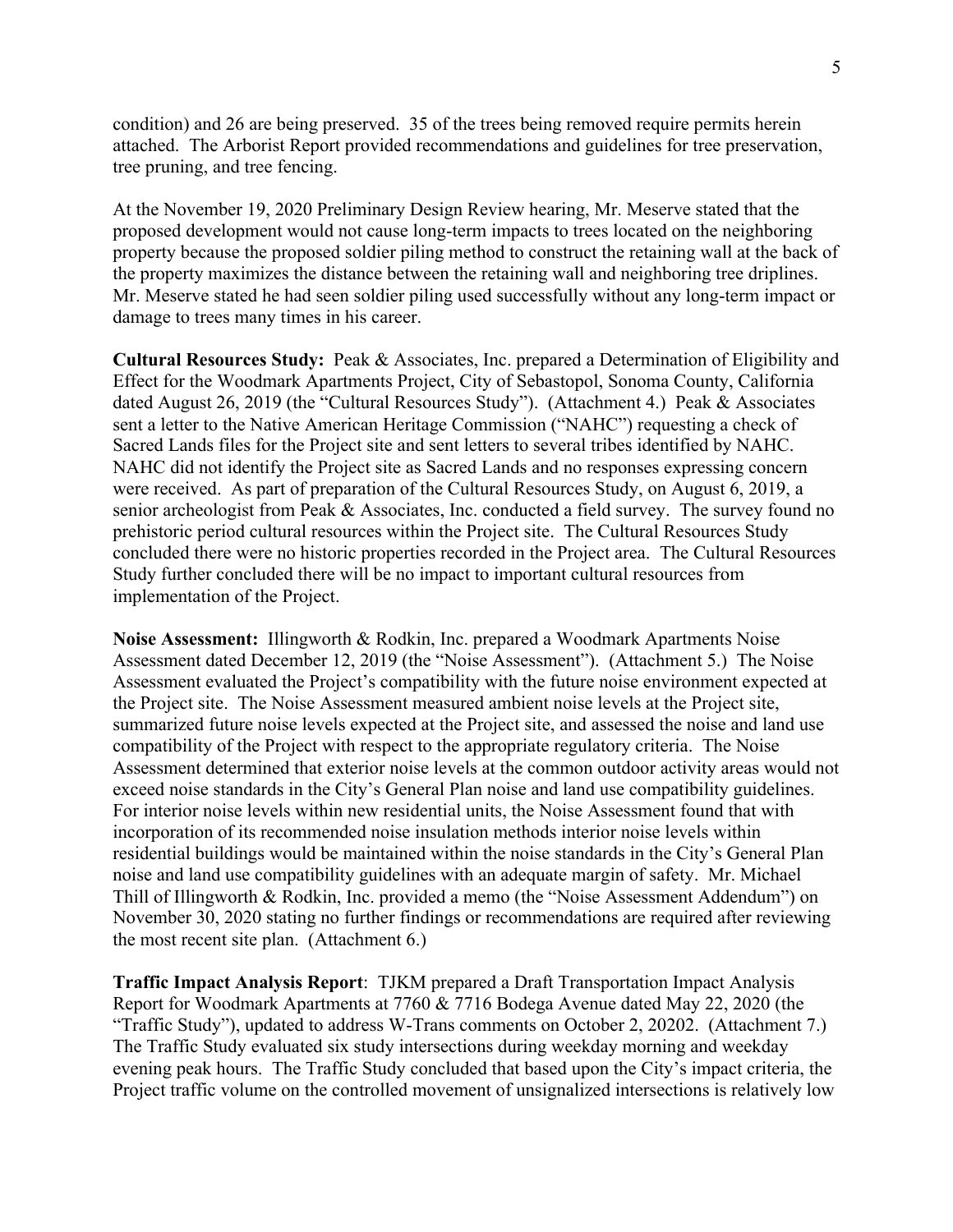and at the signalized intersections the increase in delay is less than five seconds. Therefore, the Traffic Study concluded that the Project is expected to have a less-than-significant impact at all of the study intersections under existing and cumulative scenarios plus the Project. The Traffic Study concluded that the Project provides adequate vehicle, pedestrian, bicycle, emergency vehicle, and garbage pick-up truck access to, from, and within the Project Site; that sight distances from both the eastern and western Project driveways were adequate; and that there was sufficient parking supply proposed. The Traffic Study further concluded that the Project would have less-than-significant impacts on queue lengths at left- and right-turn pockets, on pedestrians, on bicycle facilities, and on transit services. No comments from W-Trans, the City's traffic consultant, contested the results of these findings.

#### **LAND USE CONSIDERATIONS**

#### Housing Accountability Act

The Housing Accountability Act ("HAA"), Government Code section 65589.5, implements the Legislature's intent to "significantly increase the approval and construction of new housing for all economic segments of California's communities by meaningfully and effectively curbing the capability for local governments to deny, reduce the density for, or render infeasible housing development projects." (Gov. Code,  $\S$  65589.5, subd. (a)(2)(K).)

The Legislature intends the HAA be "interpreted and implemented in a manner to afford the fullest possible weight to the interest of, and the approval and provision, of housing." (Gov. Code, § 65589.5, subd. (a)(2)(L).)

"It is the policy of the state that a local government not reject or make infeasible housing development projects . . . that contribute to meeting the need determining pursuant to this article [RHNA obligations] without a thorough analysis of the economic, social, and environmental effects of the action and without complying with subdivision (d)" of the HAA. (Gov. Code, § 65589.5, subd. (b)).

The HCD has issued a Housing Accountability Act Technical Advisory Memo providing guidance on implementation of the Housing Accountability Act (the "Technical Advisory"). (Attachment 9.) The Technical Advisory provides guidance on implementation of the HAA, including a decision matrix. (*Id.*, p. 4.)

The HAA provides for the imposition of a minimum fine of \$10,000 per unit on local governments that for unjustified reasons deny approval of new homes. (Gov. Code, § 65589.5, subd.  $(k)(1)(A)(ii)$ .) Additionally, the HAA provides that a multiplier of five may be applied if a local government acts in bad faith. (*Ibid*.)

The HAA applies to "housing development projects," which are defined to include projects with a use consisting of residential uses only. (Gov. Code, § 65589.5, subd. (h)(2).) The proposed project consists of 84 residential units and qualifies as a housing development project under the HAA.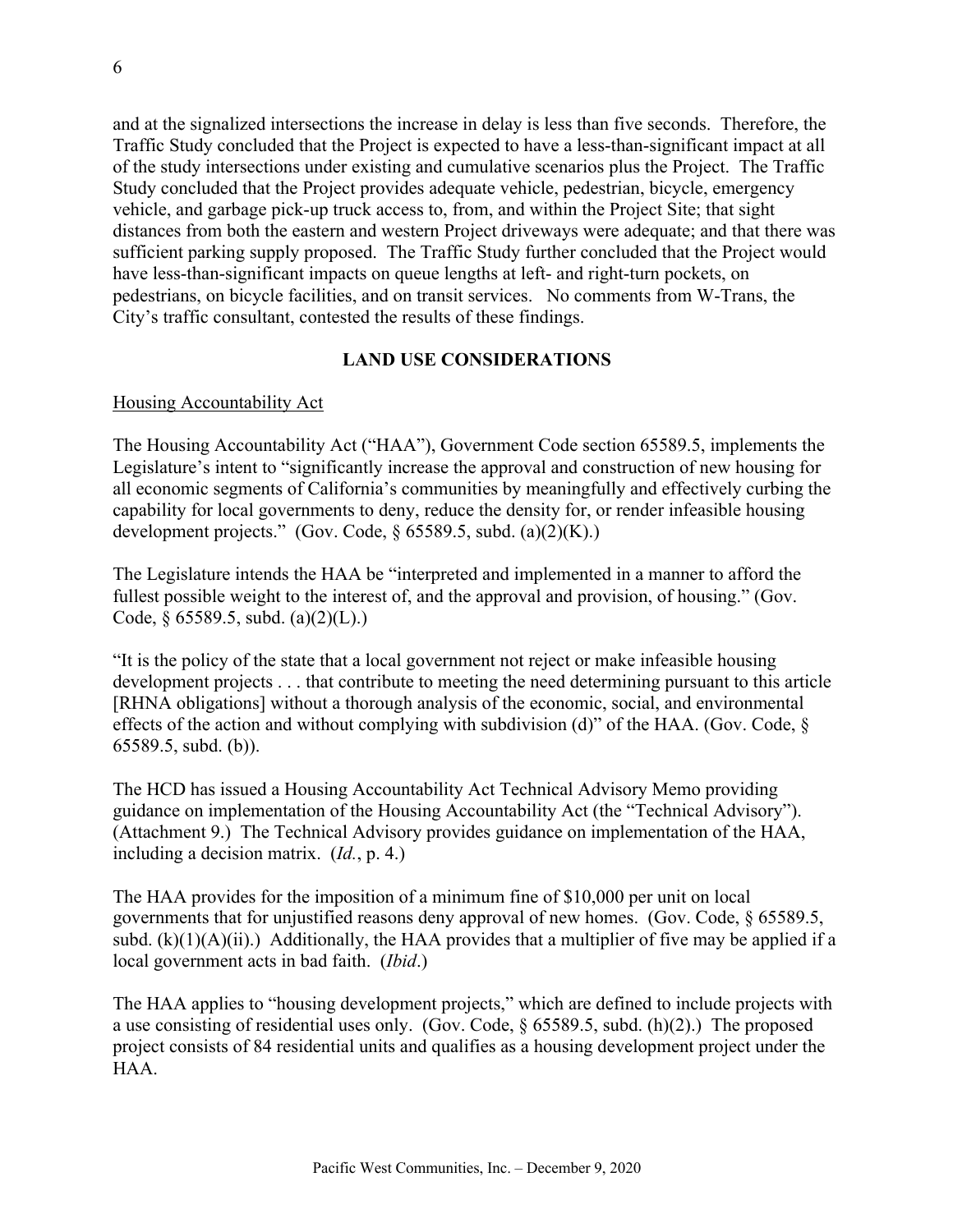Under the HAA, a local government shall not disapprove or condition approval of the housing development project that complies with objective general plan, zoning, subdivision, design review standards at a lower density without finding based upon a preponderance of the evidence that there is a specific, adverse impact on the public health or safety and there is no feasible method to satisfactorily mitigate or avoid the adverse impact. (Gov. Code, § 65589.5, subd. (j).)

Preponderance of the evidence require that the local government weigh the evidence and conclude that the evidence on one side outweighs or preponderates over the evidence on the other side; evidence that is substantial, but not a preponderance of the evidence, does not meet this standard. (Attachment 9, Technical Advisory, p. 13.)

The HAA further limits a local governments' ability to disapprove or condition approval of projects for the "housing for very low-, low-, or moderate-income households" and farmworker housing. "Housing for very low-, low-, or moderate-income households" means that "either (A) at least 20 percent of the total units shall be sold or rented to lower income households, as defined in Section 50079.5 of the Health and Safety Code, or (B) 100 percent of the units shall be sold or rented to persons and families of moderate income as defined in Section 50093 of the Health and Safety Code, or persons and families of middle income, as defined in Section 65008 of this code." (Gov. Code, § 65589.5, subd. (h)(3).) Health and Safety Code section 50199.7 defines farmworker housing to mean "housing in which at least 50 percent of the units are available to, and occupied, by farmworkers and their households." The proposed Project consists of housing for households of 30% to 60% of AMI (which qualifies as lower income households), the units will be made available at a monthly housing cost that does not exceed 30% to 60% of AMI, and at least 50% of the units will be restricted to farmworkers and their households. (Health & Saf. Code  $\S 50079.5$ .) Therefore, proposed Project qualifies under the HAA as a project for the "housing for very low-, low-, or moderate-income households" and for farmworker housing.

For housing for very low-, low-, or moderate-income households and farmworker housing, a local government shall not disapprove or condition approval of the project for development of very low-, low-, or moderate-income housing or farmworker housing in manner that renders the housing development project infeasible for development for the use of very low, low-, or moderate-income households without finding based upon a preponderance of the evidence that:

(1) The jurisdiction has adopted a housing element pursuant to this article that has been revised in accordance with Section 65588, is in substantial compliance with this article, and the jurisdiction has met or exceeded its share of the regional housing need allocation pursuant to Section 65584 for the planning period for the income category proposed for the housing development project, provided that any disapproval or conditional approval shall not be based on any of the reasons prohibited by Section 65008;

(2) The housing development project or emergency shelter as proposed would have a specific, adverse impact upon the public health or safety, and there is no feasible method to satisfactorily mitigate or avoid the specific adverse impact without rendering the development unaffordable to low- and moderate-income households;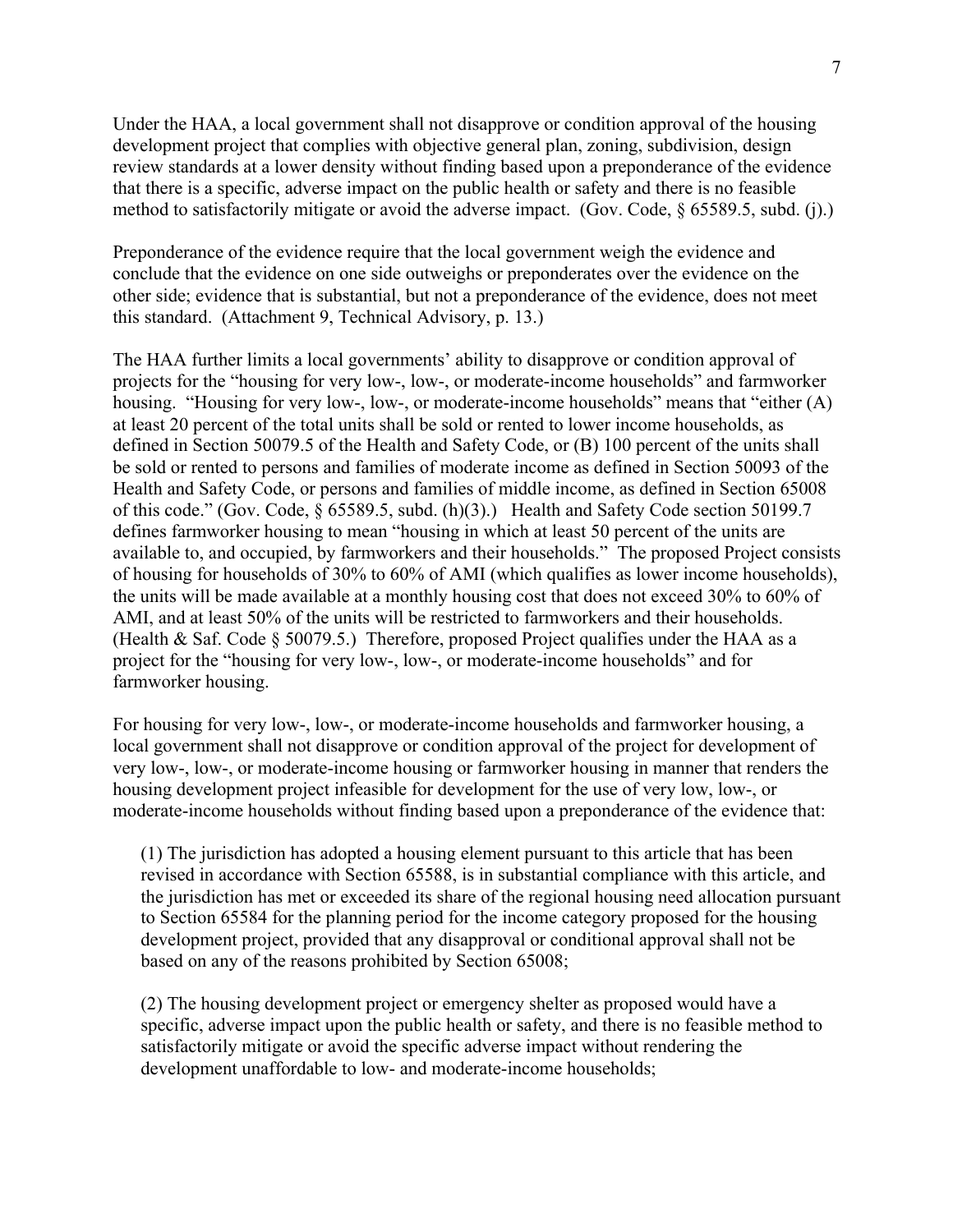(3) The denial of the housing development project or imposition of conditions is required in order to comply with specific state or federal law, and there is no feasible method to comply without rendering the development unaffordable to low- and moderate-income;

(4) The housing development project as proposed would have a specific, adverse impact upon the public health or safety, and there is no feasible method to satisfactorily mitigate or avoid the specific adverse impact without rendering the development unaffordable to lowand moderate-income households; or

(5) The housing development project is inconsistent with both the jurisdiction's zoning ordinance and general plan land use designation as specified in any element of the general plan as it existed on the date the application was deemed complete, and the jurisdiction has adopted a revised housing element in accordance with Section 65588 that is in substantial compliance with this article.

(Gov. Code, § 65589.5, subd. (d)(1).)

The specific, adverse impact in Subdivisions  $(d)(2)$  and  $(j)(1)$  of the HAA is defined as "a quantifiable, direct, and unavoidable impact, based on objective, identified written public health or safety standards, policies, or conditions" existing on the deemed complete date for the application. (Gov. Code,  $\S 65589.5$ , subd. (d)(2).) The express Legislative intent is that "conditions that would have a specific, adverse impact upon the public health and safety arise infrequently." (Gov. Code, § 65589.5, subd. (a)(3).) Citing to this express Legislative intent, HCD states that a specific, adverse impact would be rare. (Attachment 9, Technical Advisory, p. 20.)

Under the HAA, a local government may require a housing development project to comply with "objective, quantifiable, written development standards, conditions, and policies appropriate to, and consistent with, meeting the jurisdiction's share of the RHNA obligations. (Gov. Code,  $\S$ )  $65589.5$ , subd. $(f)(1)$ .) Such development standards "shall be applied to facilitate and accommodate development at the density permitted on the site and proposed by the development." (*Ibid.)* "Objective" is defined until January 1, 2025 as "involving no personal or subjective judgment by a public official and being uniformly verifiable by reference to an external and uniform benchmark or criterion available and knowable by both the development applicant or proponent and the public official." (Gov. Code, § 65589.5, subd. (h)(8).) HCD provides that, for example, criteria that the project conform with "neighborhood character" would not be objective because it is not quantifiable. (Attachment 9, Technical Advisory, p. 13).

Under the HAA, a housing development project is "deemed consistent, compliant, and in conformity with an applicable plan, program, policy, ordinance, standard, requirement, or other similar provision if there is substantial evidence that could allow a reasonable person to conclude that the housing development project" is consistent, compliance, or in conformity. (Gov. Code, 65589.5, subd. (f)(4).) An Objective Standards Matrix summarizing the "objective, quantifiable, written development standards, conditions, and policies" applicable to this Project is attached as Attachment 10. The matrix as well as the narrative in this proposal statement demonstrate that the Project is consistent with the City's objective general plan, zoning, subdivision, and design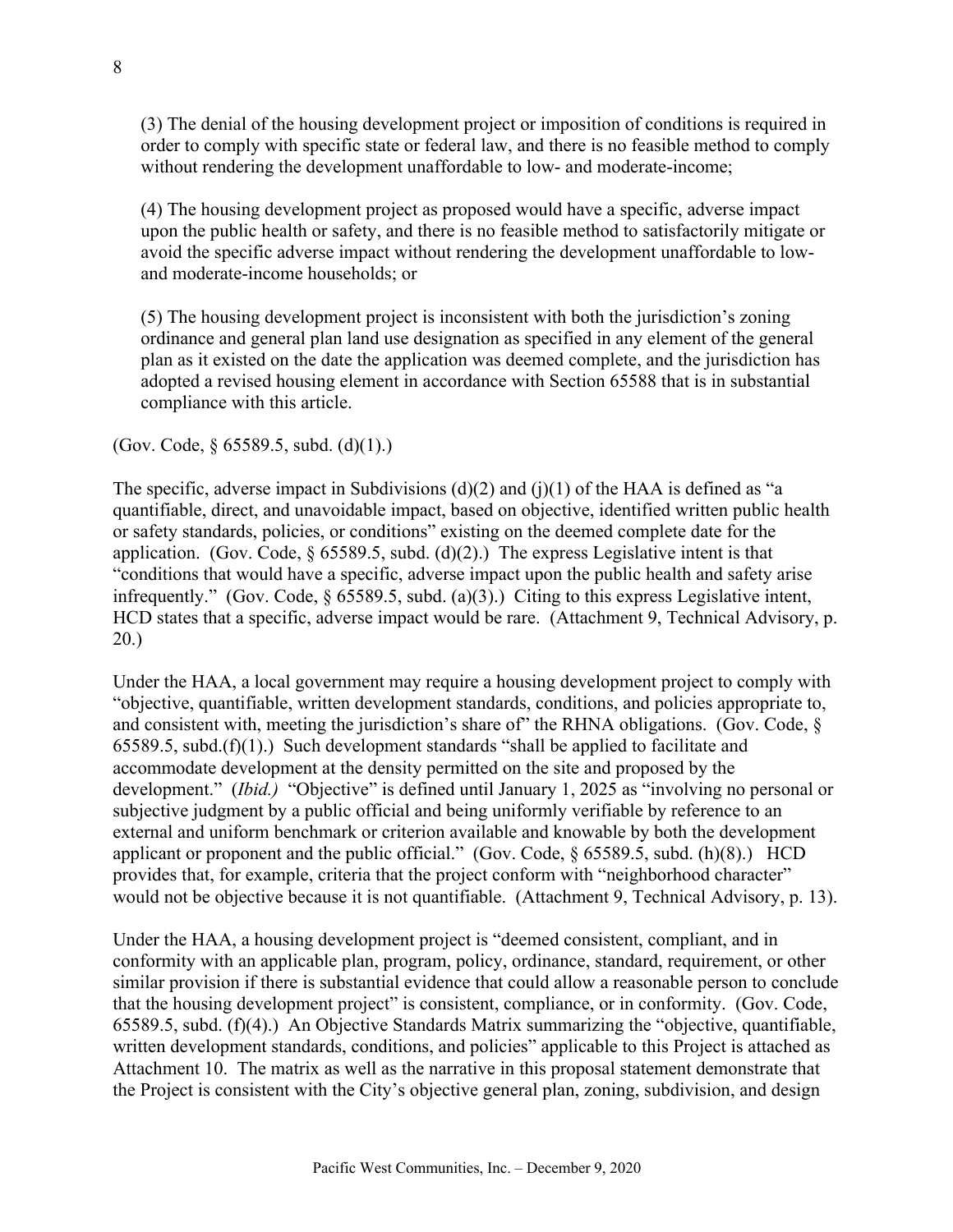standards and criteria. Therefore, the City may not disapprove nor condition approval at a lower density or in a manner that renders the housing development project infeasible for affordable housing without making the specified findings based under the HAA upon the preponderance of the evidence.

#### General Plan Consistency

The affordable housing proposal use is allowed in the High-Density Residential land use designation, which allows a residential density between 12.1 to 25 dwelling units per acre. The Project is also following General Plan policies involving subjective and personal judgment:

*Policy LU 1-2*: Avoid urban sprawl by concentrating development within the City limits; favor infill development over annexation.

Response: High Density Residential designations in the Sebastopol Priority Development Area (Policy LU 1-10) help limit sprawl and enable infill development. The Project will avoid urban sprawl by concentrating development within the City limits on sites designated High Density Residential.

*Policy LU 1-3*: Require new development to occur in a logical and orderly manner, focusing growth on infill locations and areas designated for urbanization on the Land Use Map (see Figure 2.1), and be subject to the ability to provide urban services, including paying for any needed extension of services.

Response: The proposed site will allow growth on an infill location in an area designated for High Density Residential, where urban services are available.

*Policy LU 1-4*: Assign the following range of land use designations throughout the City and to parcels within the UGB, as shown in the Land Use Map.

*High Density Residential: Designates areas suitable for multifamily dwellings at a density of 12.1 to 25 units per acre. This designation is suitable for duplexes, apartments, townhouses, and other attached dwelling units.*

Response: As shown on the Land Use Map, the Project site is designated as High Density Residential suitable for multifamily dwellings and apartments. The Project proposes a multifamily dwelling at a density of 23.4 units per acre.

*Policy LU 1-6*: Where appropriate, encourage clustered development and the clustering of housing so that larger areas of open space may be permanently preserved. Clustered development may provide flexibility in site design and layout to allow for smaller lot sizes but shall not allow a project to exceed the gross density ranges established under Policy LU 1-4.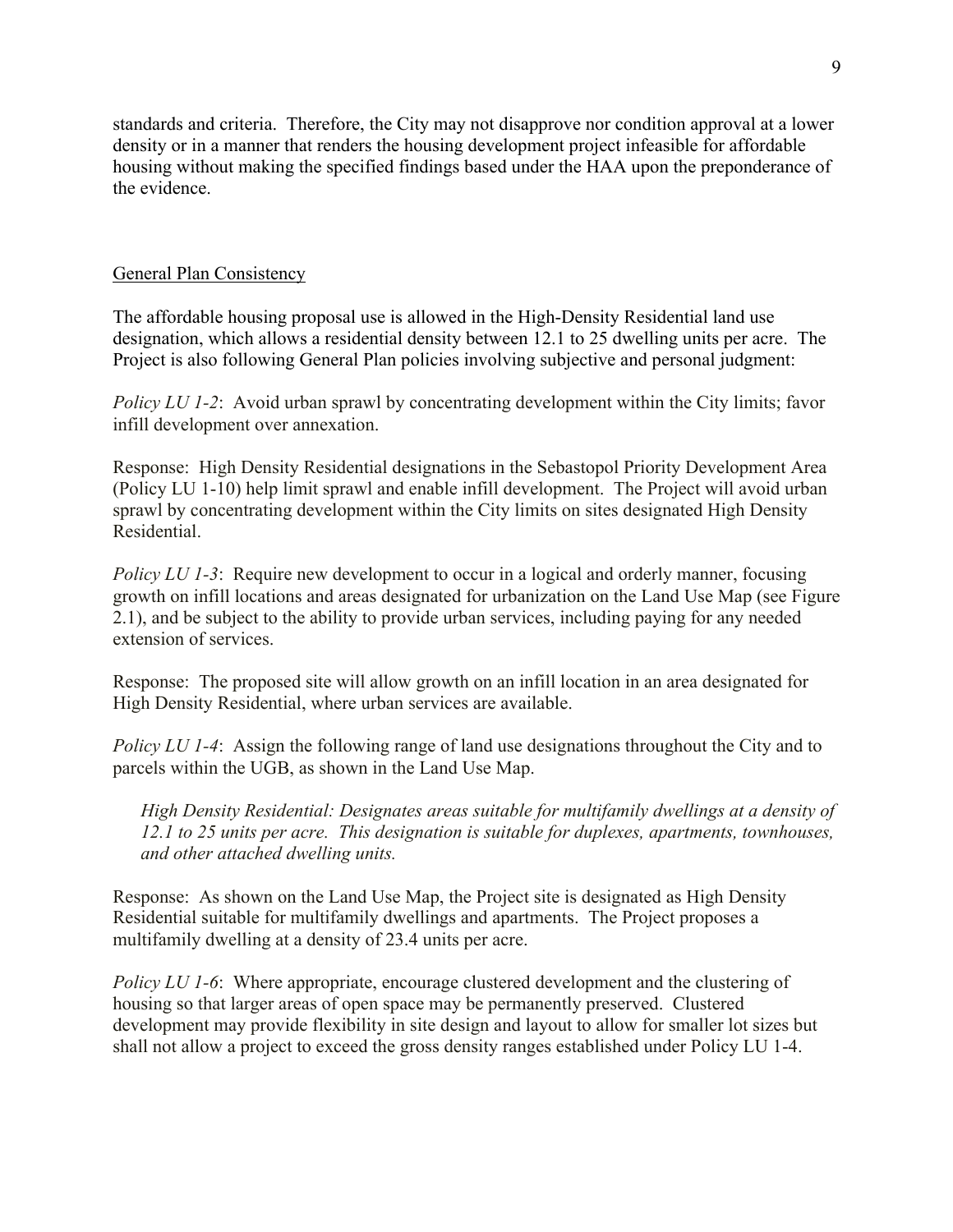Response: The Project is at an infill site near existing transit and amenities (Policy LU 6-2), allowing the City to meet its housing goals set forth in the General Plan and its RHNA obligations, while allowing larger areas of open space to be permanently preserved. The Project proposes a density that does not exceed the gross density ranges established under Policy LU 1- 4.

*Policy LU 1-7*: Encourage new development to be contiguous to existing development, whenever possible.

Response: Utilizing an infill site near existing transit and amenities encourages new development to be contiguous to existing development.

*Policy C-3*: The City will encourage long-term and permanent affordability of extremely low, very low, low, and moderate income and special needs housing.

Response: The Pacific Companies will record a deed restriction, ensuring that it is maintained for a minimum of 55 years as affordable housing. Restrictions and regulations on the funding sources used for this type of development act as a guarantee the housing remains affordable for many decades.

*Policy D-1*: The City will promote the development of new housing units affordable to extremely low, very low, low, and moderate income households and housing units that are affordable to and appropriate for special needs households, including seniors, disabled persons, developmentally disabled persons, farmworkers, large families, and homeless.

Response: The proposed development will restrict more than half the housing units to farmworkers and their families and other housing units will be available to those who meet the unit designated income limits of very low- or low-income housing.

*Policy D-9*: The City will continue efforts to improve housing opportunities for farmworkers in Sebastopol.

Response: The City's Housing Element provides that multifamily housing is appropriate to facilitate all types of housing for farmworkers and that multifamily units would be an appropriate type of housing for farmworkers. (2014 Housing Element, IV-10.) Multifamily farmworker housing is allowed in any zone that permits multifamily housing. (*Ibid.)*

In summary, the proposed affordable housing development Project is consistent with the City's General Plan land use designation of High Density Residential and with the non-objective General Plan policies above.

Land Use (LU) Policy LU 5-4, states that the design of new residential developments are to be consistent with the City's design guidelines, to ensure harmony with Sebastopol's unique, smalltown character and compatibility with existing land uses. In the October 21, 2020 Staff Report for the Design Review Committee, County staff stated that because the Project was inconsistent with the City's Design Review Guidelines, the Project was not compatible with the existing land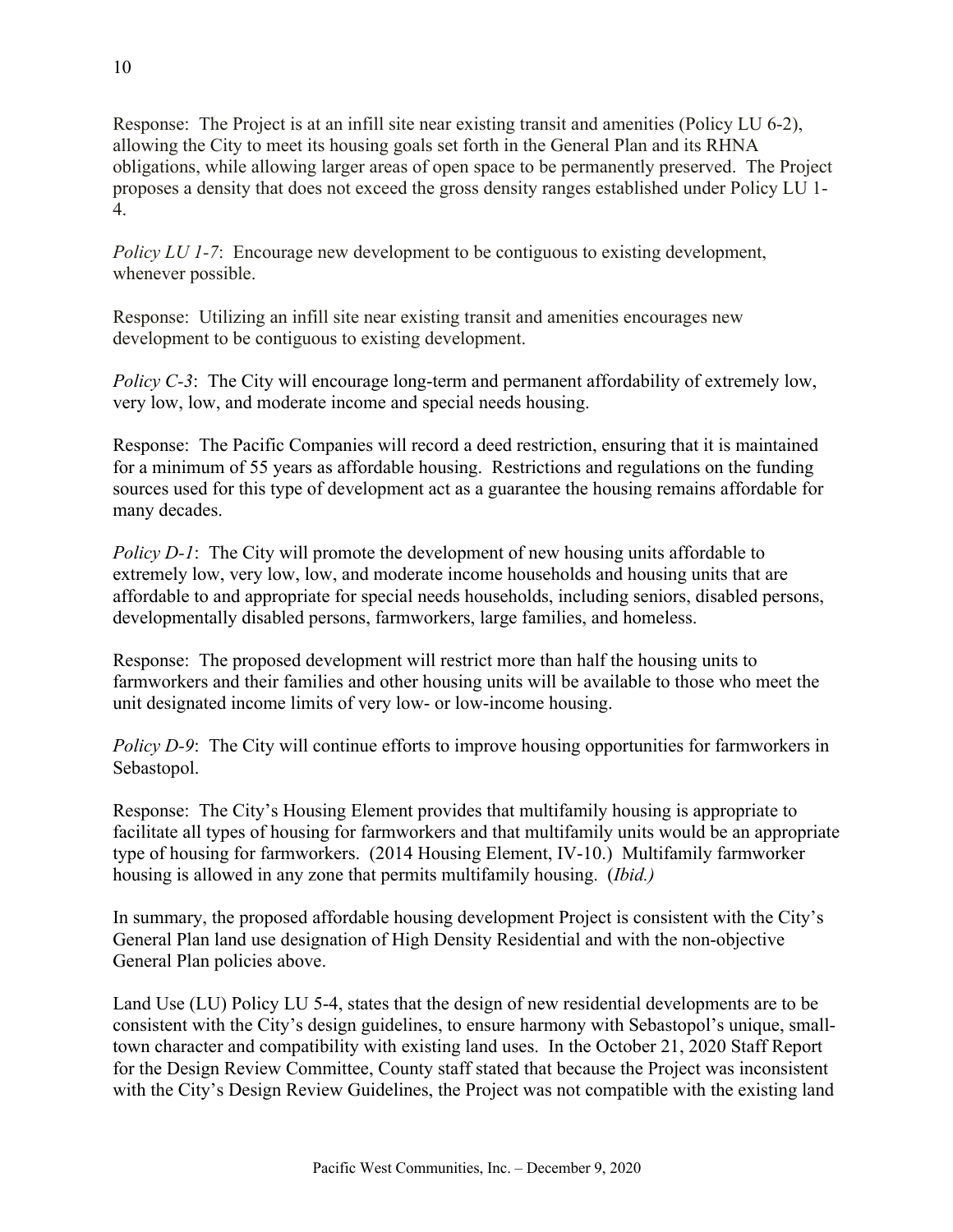uses. But, under the HAA, the City may not deny or condition a housing development project for very low-, low-, or moderate-income households or farmworker housing for inconsistency with the general plan land use designation and with the zoning ordinances if the site is identified as suitable for very low, low-, or moderate-income households in the City's housing element and the project is consistent with the density. (Gov. Code, § 65589.5, subd. (d)(5)(A).) Here, 7716 Bodega Avenue has been included in the City's Housing Element inventory identified as suitable for affordable housing development and the proposed 84 units fits within the range of density permissible in the High Density Residential land use designation. Moreover, under the HAA, the City may not deny or condition a housing development for very low-, low-, or moderate-income households or farmworker housing in a manner that renders the project infeasible for use as affordable housing if the housing development is consistent with objective local policies that make it feasible for a developer to build to the density allowed – not policies involving subjective and personal judgment such as the Design Review Guidelines. (Gov. Code, § 65589, subds. (f) & (j).)

#### Zoning Ordinance Compliance

The affordable housing proposed use is allowed as a matter of right in the R7 zoning district with a density allowance of 12.1-25 units per acre (or 43-89 units for this size site). City staff in the Staff Report for the December 18, 2019 Preliminary Design Review hearing concurred with determination that the R7 zoning district allows density between 12.1 to 25 units per acre. The land is not zoned for agricultural or resource preservation purposes. Therefore, the Project proposing the development of 84 residential units is consistent with the City's zoning ordinance. The attached Objective Standards Matrix shows the Project's consistency with the objective standards of the City's Development Standards, City Municipal Code section 17.20.030, as well as the City's Off-Street Parking regulations, City Municipal Code section 17.110. (Attachment 10.)

#### Design Review Guidelines and Requirements

The design of the Woodmark Apartments reflects the intent of the City's Design Review Guidelines to promote high quality projects.

The City's Design Review Guidelines "are intended to assist the Design Review Board in reviewing applications to promote a high quality of design, and consistency in the Design Review process." The HCD Technical Advisory has identified design changes as conditions that should be analyzed for their potential to affect the density or project feasibility. (Attachment 9, p 10.) The City's Design Review Guidelines "are not intended to be strict standards; they are intended to be used and interpreted with flexibility." The Design Review Guidelines invite the application of personal and subjective judgment by the Design Review Board, are not quantifiable, uniformly verifiable by reference to an external and uniform benchmark or criterion, and therefore do not qualify as objective quantifiable, written development standards under the HAA. (Gov. Code,  $\S$  65589.5, subd. (f)(1).)

Additionally, the City's Municipal Code section 17.450.030 sets forth five design review requirements that, similar to the Design Review Guidelines require the application of personal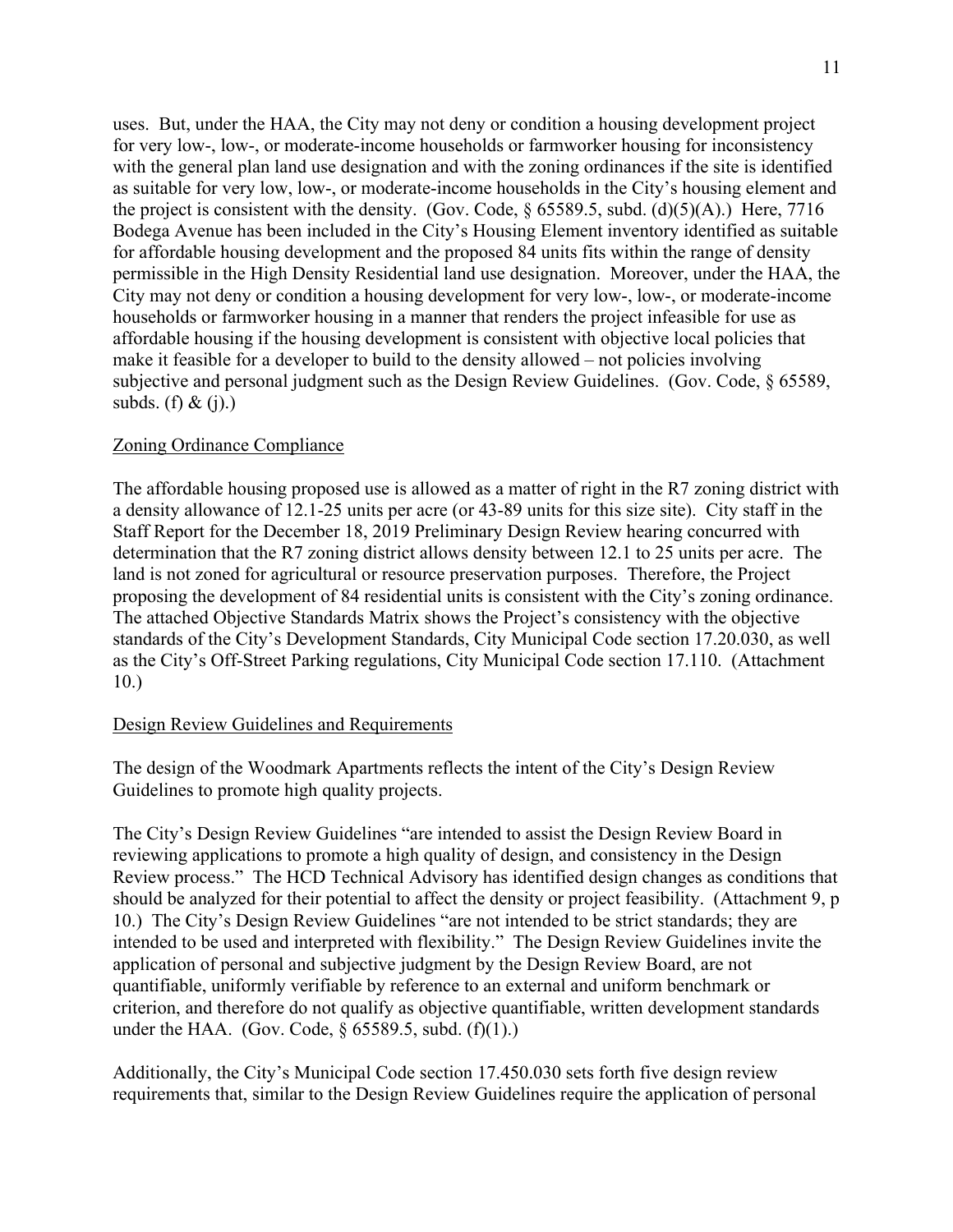and subjective judgment, are not quantifiable, uniformly verifiable by reference to an external and uniform benchmark or criterion, and therefore do not qualify as objective quantifiable, written development standards under the HAA:

*1. The design is compatible with the neighborhood and with the general visual character of Sebastopol.*

The design concepts are inspired by – and compatible with – the general visual character of Sebastopol shaped by the agricultural history of the area and prevalent architectural designs that emerged with the Morris Addition to Sebastopol in the late 1800's that has remained throughout the City.

The Staff Report dated October 21, 2020 prepared for initial Preliminary Review stated, "the block is still transitioning and is currently made up of an eclectic mixture of development." To integrate the proposed Project into the neighborhood and community, the buildings that front Bodega Avenue are oriented parallel to the street with stepped ground planes created by new concrete retaining wall with textured wood form liner as well as shrubs and abundant landscaping. The wall, shrubs, and landscaping respect the area's urban pattern while reinforcing the character and context of the existing community and further providing pedestrian-scaled elements.

Further, the Bodega Avenue buildings step down to two stories at their ends to reduce the overall perceived height and bulk, while maintaining a scaled down façade with articulated horizontal and vertical elements at its center portion. Each building at its ground floor has pedestrian-scaled stone or brick and wood lattice elements. The roof lines vary both vertically and horizontally presenting a cohesive link to the Northern California Craftsman style seen in the Morris Addition.

*2. The design provides appropriate transitions and relationships to adjacent properties and the public right-of-way.*

Generous side and rear setbacks transition between the current and planned future higher density uses as do the terracing and articulated, broken down massing and height of the proposed buildings. The proposed perimeter landscaping and cedar fencing on the west, north, and east property lines provide privacy for the new development and for the adjacent single and multi-family communities.

The building's façades are articulated with color, arrangement, and change of materials while planes of exterior walls are varied in height, depth, and direction. The building's architectural style is Northern California Craftsman, which is an architectural prevalent in the greater Sebastopol area. The materials, cement board siding, and brick are durable and of high quality. A bay projection at the street front elevations in addition to vertically and horizontally varied rooflines provide visual relief and further reduce the massing. Abundant native landscaping along the front of the development as well as vine covering of all retaining walls smooth the transition from single-family yards to the west and north to blend into the townhome complex to the east.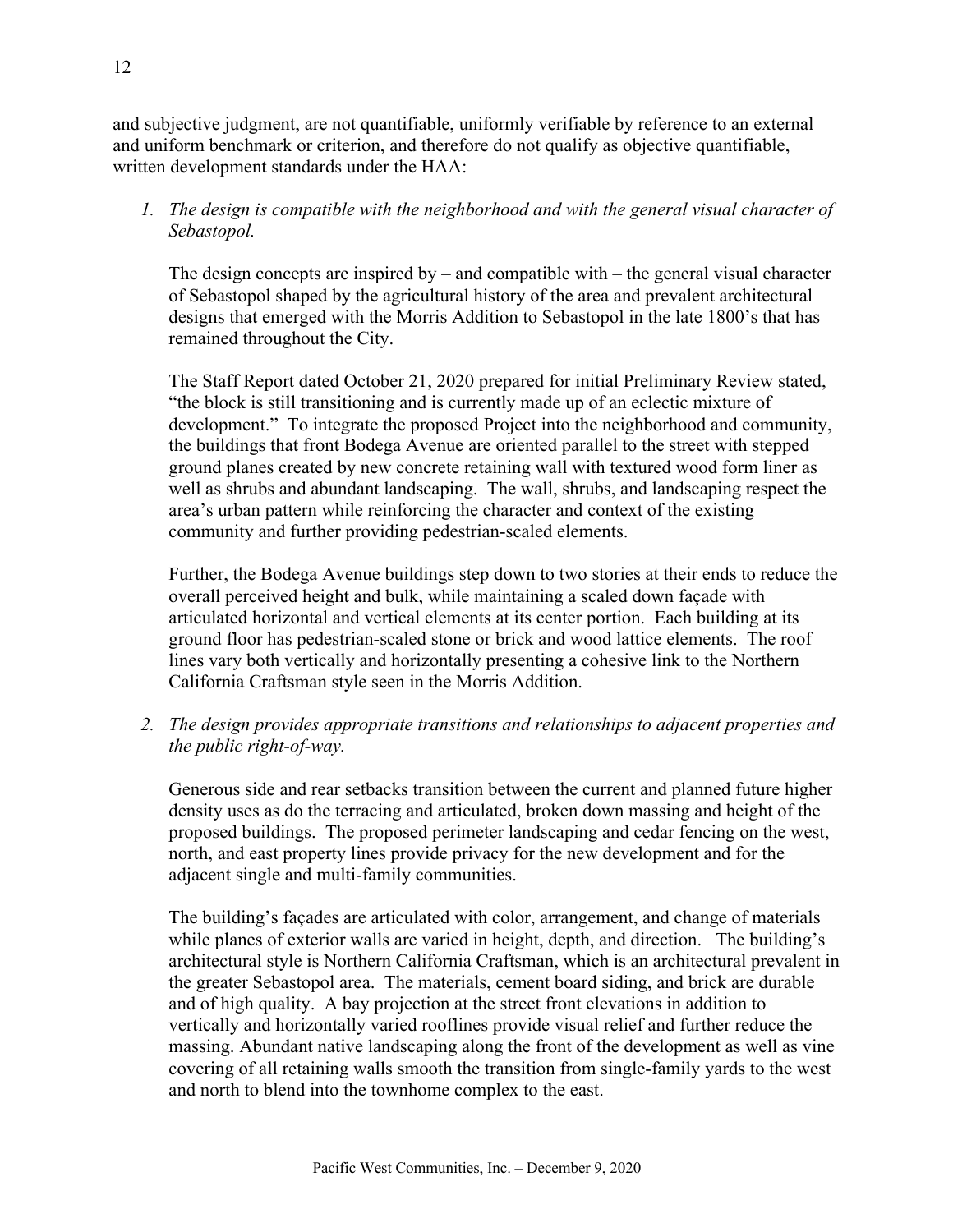#### *3. It would not impair the desirability of investment or occupation in the neighborhood.*

Well-constructed, maintained, and managed housing increases the desirability and occupation of the neighborhood. The redesigned Project provides abundant landscaping, relocates outdoor activities to the center of the site, has ample parking, uses solar energy, and will have an on-site manager. These attributes result in a proposed Project designed to not impair the investment or occupancy of the neighborhood.

*4. The design is internally consistent and harmonious.*

Each of the residential units are provided with useable, easily accessible private open space, such as patios and decks, both of which are partially screened with guardrails from public and common areas.

Porches, stairs, railings, fascia boards, and trim maintain the consistent and harmonious architectural style along with vents, gutters, and downspouts painted to match the trim. The entries to each of the buildings are made prominent and visible with pedestrianscaled decorative trellis, or a truss at the Community portion of Building D. Stairs with code required railings and handrail extensions are also painted to match adjacent trim. Throughout the site, each building's door and operable windows have trim with decorative white wood sill, jambs, and headers in a Craftsman style.

*5. The design is in conformity with any guidelines and standards adopted pursuant to this chapter.*

Per Design Review Guidelines for Site Planning, Neighborhood Context, Section I.A, the Project has been designed with consideration of neighborhood context. (Sections I.A.1- 3.) The two front buildings are oriented parallel to Bodega Avenue, relate to the street, reinforce existing street frontages and setback patterns, provide pedestrian-scale elements and design features, and are designed to comply with accessibility laws. (Section I.B.1- 6.)

As mentioned above, a portion of the retaining wall in the northwest corner of the site is brought down to pedestrian scale by utilizing painted steel H-piles with stained decorative wood or concrete horizontal lagging. Existing trees adjacent to the meandering retaining walls and new landscaping atop retaining walls minimize visual monotony and add natural elements to the walls.

Per Design Review Guidelines, Circulation and Parking, Section I.C.1.a-c, the vehicular access for the site is designed in a logical and safe manner. The main entry and exit point are shared with an existing multi-family development immediately opposite Bodega Avenue's intersection with Robinson Avenue that was previously approved as a shared access point in 1992. This maintains site visual access from Bodega Avenue as well as emergency vehicle access in compliance with state and local fire authority requirements and codes. This ingress/egress has been modified to the specifications of the City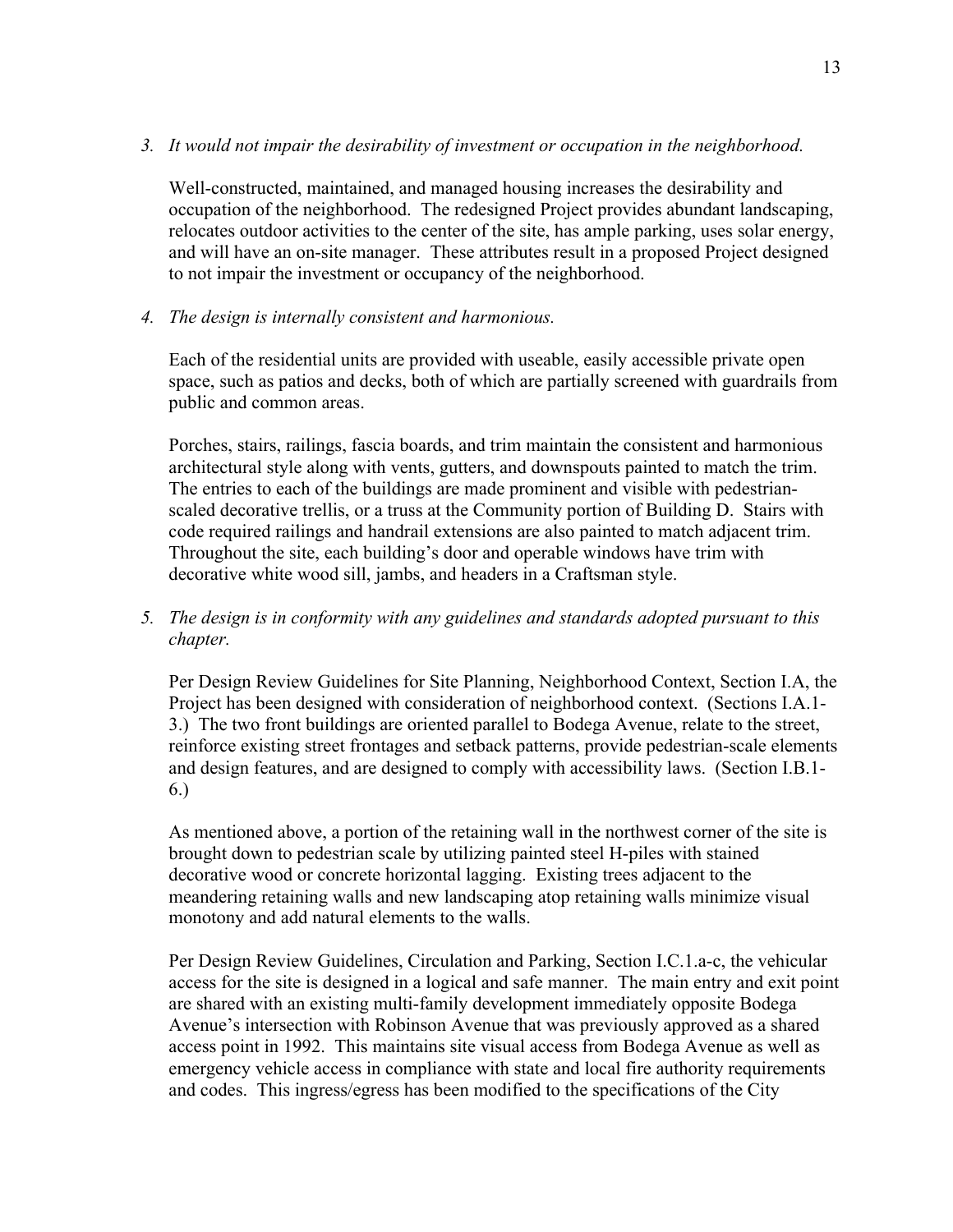Engineer to reduce queuing and increase safety. A right-in and right-out secondary exit towards the southwest corner are provided close to an existing driveway.

Per Design Review Guidelines, Circulation and Parking, Section I.C.1.d-h, the parking area for the development is provided at the rear and sides of the site in order to minimize views of parking and carports from the public right-of-way at Bodega Avenue. Trees and shrubs as well as retaining wall coverings and texture are proposed to soften the overall impact of parking areas and to provide shade and habitat for avifauna. Landscaping permits adequate site distance for motorists and pedestrians entering and exiting and do not interfere with circulation patterns.

Per Design Review Guidelines, Circulation and Parking, Section I.C.3, pedestrian access to and from the street is provided with a walkway on the west, a central staircase off the Bodega Avenue sidewalk and a walkway with steps at the easterly portion of the site adjacent to the driveway. Painted crosswalk style markings within the site offer visibility and safety to pedestrians. Per Design Review Guidelines, Site Planning, Section I.C.4, ample bicycle parking close to each of the buildings is also provided. Over 20%, or a total of 31, future electric vehicle parking spaces are proposed and have roof top solar arrays in compliance with California Energy Code requirements.

Per Design Review Guidelines, Open Space, Section I.D, each unit is provided private open space. And common site amenities such as a barbeque, picnic tables, pergola, children's play structure, and bocce ball court encourage recreational use of the common areas.

Per Design Review Guidelines, Grading and Storm Water Management, Section I.E, the grading is designed to meet the California Building Code's accessibility standards. Buildings are terraced to the maximum extent possible to minimize grading and retaining wall heights.

Per Design Review Guidelines, Auxiliary Structures, Section I.F, auxiliary utility structures such as trash enclosures, retaining walls, and fences are all designed as an integral part of the site improvements. The color, scale, texture, and general configuration of the elements are cohesive with the overall development and in conformance with the objective requirements set forth in the municipal code. Trash enclosures will be covered and limit visibility from the street, pedestrian areas, and neighbors. All mechanical HVAC equipment will be located within screened roof wells to minimize visual impacts. Transformers are located away from the front of the site and will be screened from view with landscaping. Site lighting provides only as much light as necessary for public safety while meeting the California Building Code. All lights including wall-mounted and taller pole mounted luminaries minimize upward glare and are dark sky friendly.

Per Design Review Guidelines, Noise and Privacy, Section I.G., the location of buildings considered preservation of privacy of adjacent development and considered noise sources for the housing development.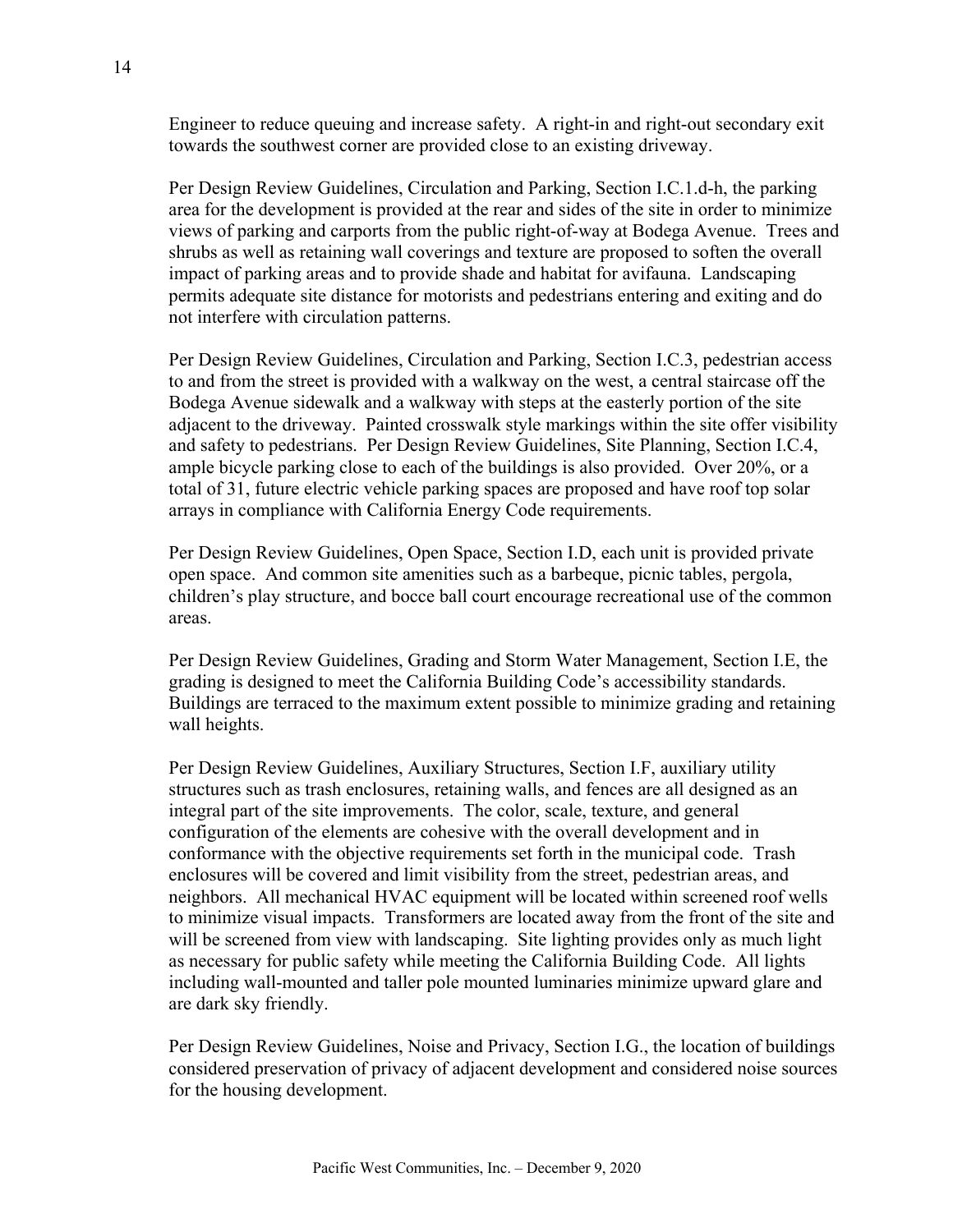Per Design Review Guidelines, Architecture, Section II, the Craftsman architectural style was chosen after research into the history of the City.

Per Design Review Guidelines, Landscaping, Section III, the landscaping respects the area's eclectic and developing pattern while reinforcing the character and context of the existing community and providing pedestrian-scaled elements.

The project will also be pursuing LEED for Homes Platinum Certification, the Department of Energy's Zero Energy Ready Program, full participation in Sebastopol's local California Green Building Standards Code, 81% or more commitment to on-site energy generation using photovoltaics and feature other important sustainable measures such as low flow plumbing fixtures and renewable materials.

#### Preliminary Design Review

The Pacific Companies engaged in a preliminary design review before the Design Review Board on December 17, 2019. The Pacific Companies engaged in a subsequent preliminary design review as requested by City Staff before the Design Review Board on October 21, 2020 and November 19, 2020.

For a comprehensive summary of the comments and responses during the preliminary design review process, see Attachment 11.

#### **CEQA CONSIDERATIONS**

CEQA's policies require a lead agency to carry out the CEQA process "in the most efficient, expeditious manner" so that resources are expended on the environment. (Pub. Resources Code, § 21003, subd. (f).)

The City's review of the development project should, "to the maximum feasible extent, run concurrently, rather than consecutively" with the project approval process. (Pub. Resources Code, § 21003, subd. (a); *see also* CEQA Guidelines, § 15004, subd. (c).) Consideration of approval of a Project must occur concurrently with the CEQA process because the City must determine whether the project is even subject to CEQA, which requires consideration of whether the approval process confers the agency with discretionary authority over the process. (Pub. Resources Code, § 21080, subd. (a) & (b)(1); CEQA Guidelines, § 15002, subd. (i).) The HAA significantly limits the ability of a local government to deny an affordable housing project that is consistent with the objective planning and zoning requirements. (Attachment 9, Technical Advisory, p. 5.)

CEQA should not be "stretched beyond the 'reasonable scope of the statutory language.'" (*Martin v. City & County of San Francisco* (2005) 135 Cal.App.4th 392, 402.) CEQA and State CEQA Guidelines are not to be interpreted "in a manner which imposes procedural or substantive requirements beyond those explicitly stated" in CEQA or the State CEQA Guidelines. (Pub. Resources Code, § 21083.1; *Berkeley Hillside Preservation v. City of Berkeley*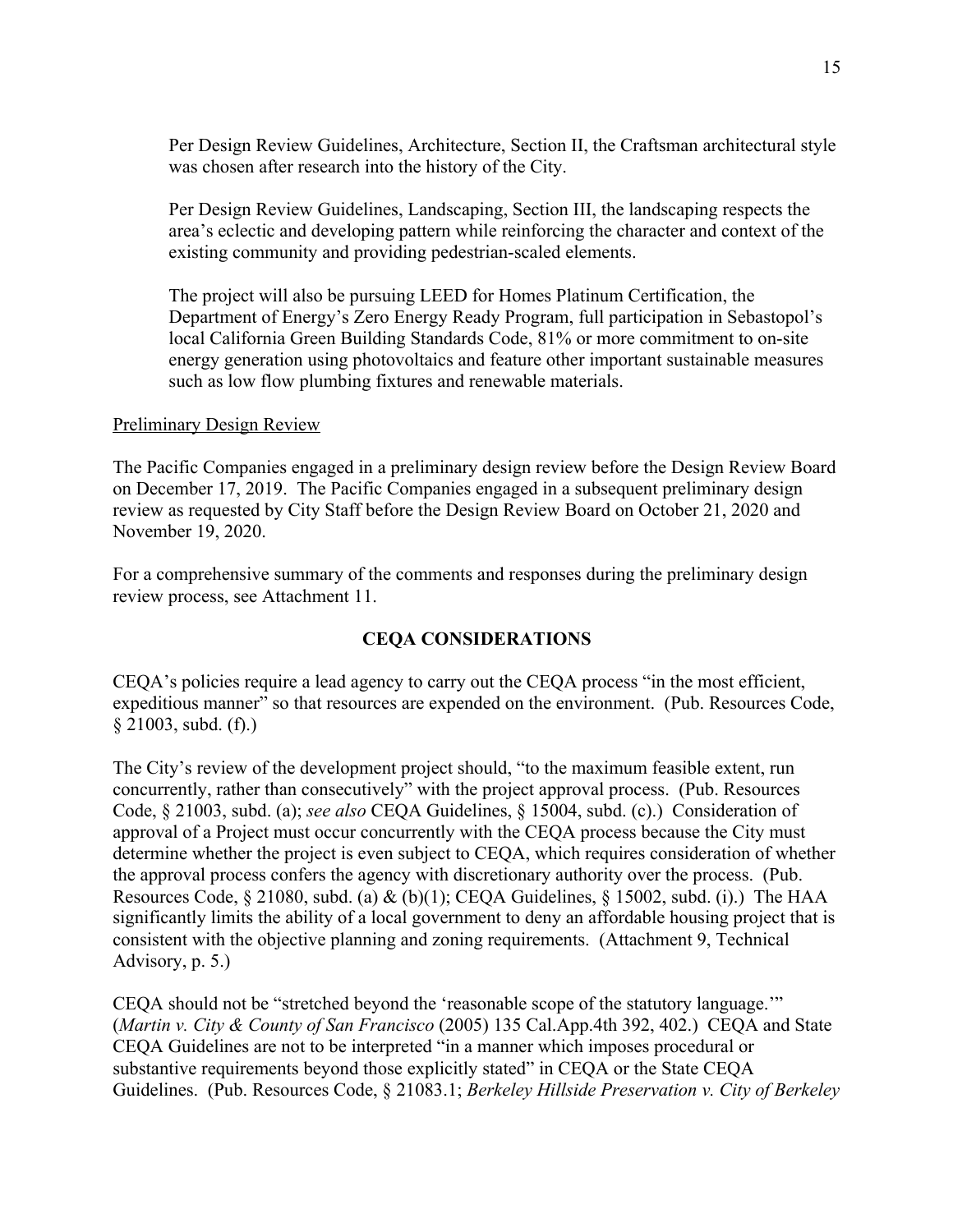(2015) 60 Cal.4th 1086, 1107 ("[I]nterpreting the unusual circumstances exception to require environmental review absent unusual circumstances would violate the Legislature's express direction in section 21083.1."); *Dry Creek Citizens Coalition v. County Tulare* (1999) 70 Cal.App.4th 20, 36 (requiring more detailed engineered drawings is not mandated by CEQA and would not assist the public and decisionmakers to fully understand the environmental consequences of the entire project).)

Mandatory streamlining procedures implement the CEQA policy that the process should move in an expeditious and efficient manner. As explained below, Woodmark Apartments is eligible for CEQA streamlining under CEQA Guideline section 15183.3.

In addition, public agencies should reduce delay and paperwork by identifying projects which fit within categorical exemptions and are therefore exempt from CEQA processing. (CEQA Guidelines, §15006, subd. (c).) As explained below, the Project is also eligible for the infill categorical exemption contained in CEQA Guidelines section 15332 and the affordable housing exemption under Public Resources Code section 21159.23 and CEQA Guidelines section 15194.

### **1. The Project qualifies as an infill development project under CEQA Guidelines Section 15183.3.**

CEQA Guidelines section 15183.3 provides environmental streamlining for infill developments. CEQA Guideline section 15183.3 subdivision (c), provides that "if an effect was addressed as a significant effect in a prior EIR for a planning level decision, then, with some exceptions, that effect need not be analyzed again for an individual infill project even when that effect was not reduced to a less than significant level in the prior EIR." Even where a project impact could be more significant than analyzed in the prior EIR, section 15183.3 provides that no further review is required for the impact if uniformly applicable development policies or standards, adopted by the lead agency or a city or county, apply to the infill project and would substantially mitigate that effect. (*Ibid*.) For the purpose of making this finding, "substantially mitigate" means "the policy or standard will substantially lessen the effect, but not necessarily below the level of significance." (*Id*., § 15183.3, subd. (d)(1)(E)).)

For a project to qualify under CEQA Guidelines Section 15183.3, it must:

- (a) Be located in an urban area on a site that either has been previously developed or that adjoins existing qualified urban uses on at least seventy-five percent of the site's perimeter. For the purpose of this subdivision "adjoin" means the infill project is immediately adjacent to qualified urban uses, or is only separated from such uses by an improved public right-of-way;
- (b) Satisfy the performance standards provided in Appendix M to the CEQA Guidelines; and
- (c) Be consistent with the general use designation, density, building intensity, and applicable policies specified for the project area in a sustainable communities strategy.

(CEQA Guidelines, § 15183.3, subd. (b)(1-3).)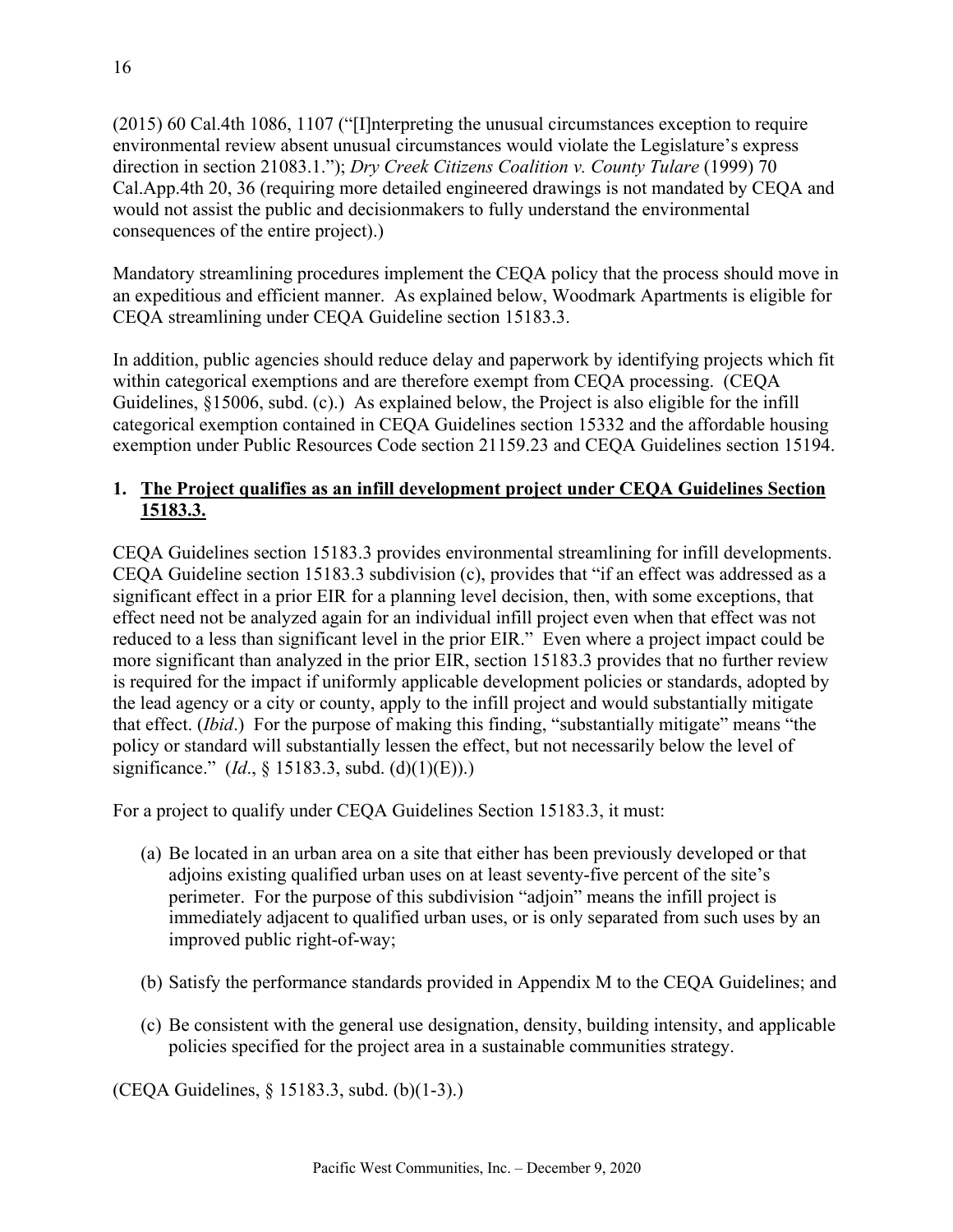### **a. The Project site is both within an urban area that has been previously developed and adjoins existing qualified urban uses in its entirety.**

For the purpose of CEQA Guidelines section 15183.3, an "urban area" includes an incorporated city such as Sebastopol. (See Pub. Resources Code, § 21094.5, subd. (e)(5).) The site has also been previously developed. Nothing more is required to meet the requirements of CEQA Guidelines section 15183.3, subdivision (b)(1).

Additionally, more than 75% of the project's perimeter is surrounded by qualified urban uses. CEQA defines a "qualified urban use" as "any residential, commercial, public institutional, transit or transportation passenger facility, or retail use, or any combination of those uses." (Pub. Resources Code, § 21072.) Here, the City of Sebastopol's General Plan Land Use Map categorizes the Project site as within a high-density residential area, surrounded by other highdensity residential uses and medium density residential uses. (City of Sebastopol General Plan, Figure 2.1.) A high density (13.1 du/ac) Planned Community consisting of 2- to 3-story multifamily structures lies to the east. To the south, current development consists of a mixture of 1- and 2-story multifamily developments, duplexes, single-family and commercial structures. Development to the west and north is mainly single family residential. For this additional reason, the project meets the requirements of CEQA Guidelines section 15183.3, subdivision  $(b)(1)$ .

### **b. The Project satisfies the performance standards provided in Appendix M to the CEQA Guidelines.**

CEQA Guidelines Appendix M includes performance standards for infill projects eligible for streamlined review. These standards must be supported with substantial evidence and require documentation through the Infill Checklist in CEQA Guidelines Appendix N.

# **i. The Project satisfies Appendix M's renewable energy requirement.**

Under Appendix M's renewable energy requirement, residential projects are also "encouraged" to include such onsite renewable power generation. (2020 CEQA Guidelines Appendices, Appendix M (III).) The project includes rooftop solar arrays for the residential units and 31 future electric vehicle parking spaces. Thus, the project satisfies this requirement.

### **ii. Appendix M's soil and water remediation requirements do not apply to this Project.**

The site is not included on "Hazardous Waste and Substances site 'Cortese' list."1 Therefore, the Project is consistent with this criterion. Under Appendix M's soil and water remediation requirements, if a proposed project site is included on any list compiled pursuant to Section

<sup>&</sup>lt;sup>1</sup> Coretese List: Section 65962.5(a), California Environmental Protection Agency (2020) https://calepa.ca.gov/sitecleanup/corteselist/section-65962- 5a/#:~:text=Section%2065962.5(a)(1,of%20all%20the%20following%3A%20%E2%80%A6. (last accessed June 5, 2020).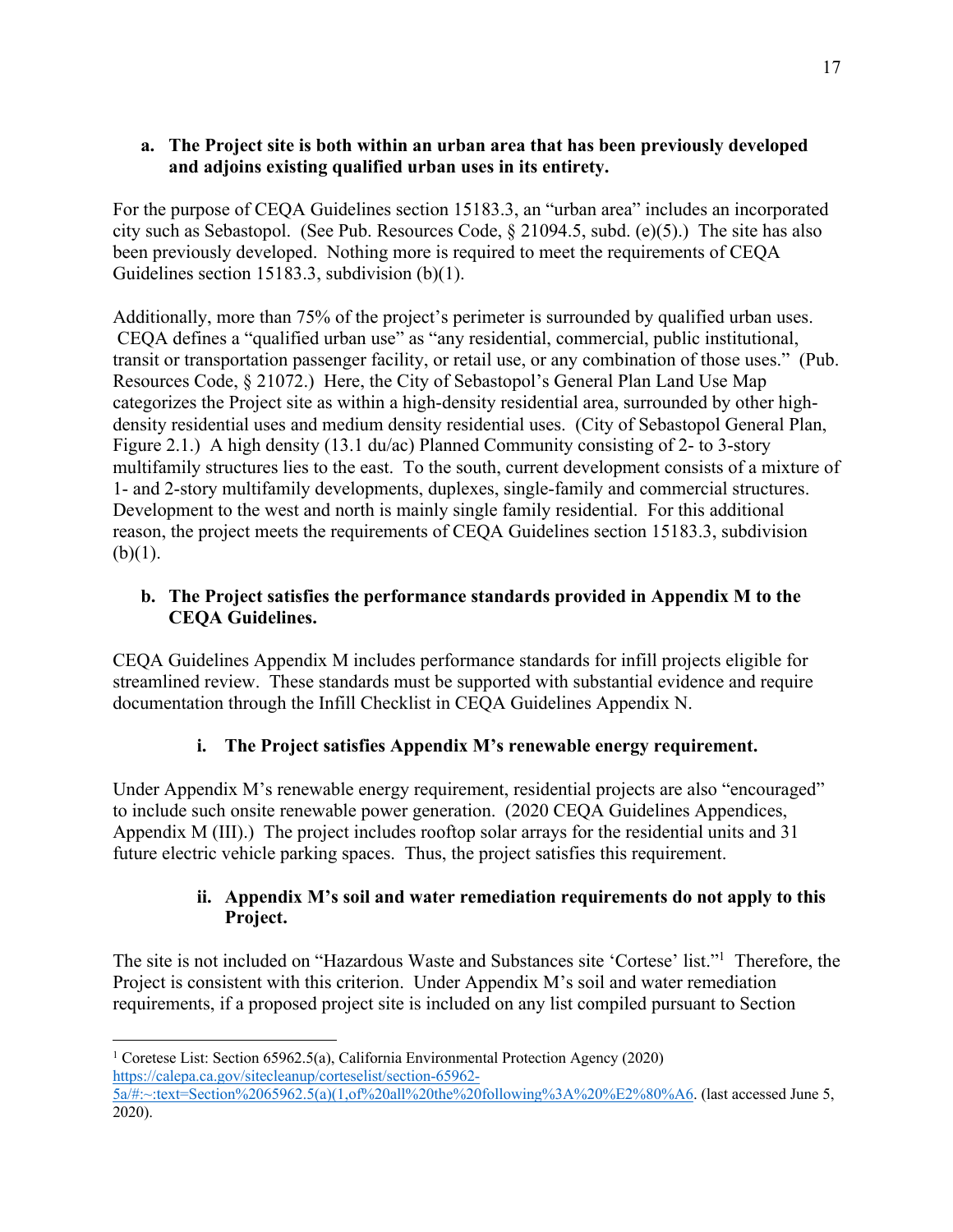65962.5 of the Government Code, the lead agency must document how the site has been remediated, if remediation is completed. (2020 CEQA Guidelines Appendices, Appendix M  $(III).$ 

### **iii. The Project does not place residential units near high-volume roadways and stationary sources.**

Under Appendix M, if a project includes residential units located within 500 feet (or other distance determined to be appropriate by the local agency or air district based on local conditions) of a high-volume roadway or other significant sources of air pollution, the project shall comply with any policies and standards identified in the local general plan, specific plan, zoning code or community risk reduction plan for the protection of public health from such sources of air pollution. (2020 CEQA Guidelines Appendices, Appendix M (III).) If the local government has not adopted such plans or policies, the project shall include measures, such as enhanced air filtration and project design, that the lead agency finds, based on substantial evidence, will promote the protection of public health from sources of air pollution. (*Ibid*.)

Unless more specifically defined by an air district, city or county, Appendix M defines a "highvolume roadway" to mean freeways, highways, urban roads with 100,000 vehicles per day, or rural roads with 50,000 vehicles per day. The Project site is adjacent to and within 500 feet of Bodega Avenue. Pursuant to the 2016 General Plan EIR, Bodega Avenue is an arterial roadway with 12,600 vehicles per day, which is substantially below the counts required to constitute a high-volume roadway pursuant to Appendix M. As demonstrated in the Project's traffic analysis, traffic on Bodega Avenue has not changed significantly since 2016. Specifically, the average daily traffic on Bodega Avenue is 13,309 vehicles per day between Washington Avenue and Robinson Road, 11,873 vehicles per day between Pleasant Hill Avenue and Golden Ridge Avenue and 11,330 vehicles per day between Florence Avenue and Main Street. Therefore, Bodega Avenue does not meet the definition of a high-volume roadway pursuant to Appendix M.

### **iv. The Project qualifies under Appendix M's residential development-specific requirements.**

Under Appendix M's residential project-specific criteria, a project must be below average regional per capita vehicle miles traveled (VMT) or be located within a ½ mile of an Existing Major Transit Stop or High-Quality Transit Corridor, **or** qualify as a low-income housing project. (2020 CEQA Guidelines, Appendix M (IV)(A).)

A low-income housing project is defined a residential or mixed-use project consisting of 300 or fewer residential units, all of which are affordable to low-income households. (*Ibid*.) Proposed projects are eligible if the developer provides sufficient legal commitments to the lead agency to ensure the continued availability and use of the housing units for lower income households, as defined in Section 50079.5 of the Health and Safety Code, for a period of at least 30 years, at monthly housing costs, as determined pursuant to Section 50053 of the Health and Safety Code.

The Project proposes to construct an 84-unit, 100% affordable housing project targeting families with incomes ranging between 30% to 60% of the Area Medium Income, defined as Very Low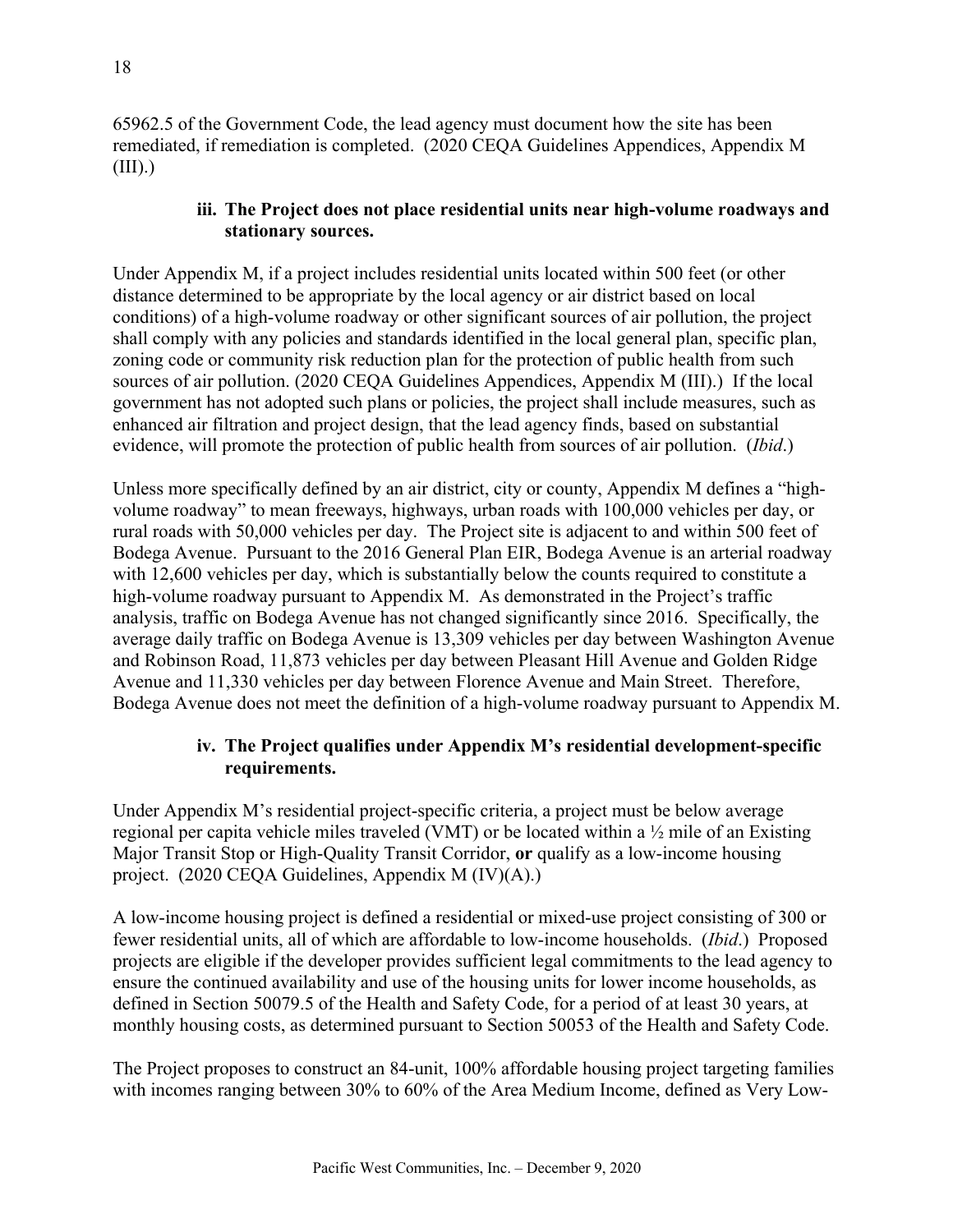Income and Low-Income households. These units will be deed restricted as affordable units for 55 years.

### **c. The Project is likely consistent with its general use designation, density, building intensity, and applicable policies for the project area; including those contained within the City of Sebastopol's General Plan and the applicable sustainable communities' strategy.**

A CEQA streamlining approach (CEQA Guidelines section 15183) that is commonly viewed as a companion to the CEQA infill streamlining approach that we are recommending for this Project (CEQA Guidelines section 15183.3) requires that a project is consistent with the development density established by existing zoning, community plan, or general plan policies. (CEQA Guidelines, § 15183, subd. (a).) For the purposes of this companion exemption, "consistent" means "that the density of the proposed project is the same or less than the standard expressed for the involved parcel in the general plan, community plan or zoning action for which an EIR has been certified, and that the project complies with the density-related standards contained in that plan or zoning." (CEQA Guidelines, § 15183, subd. (i)(2).) This CEQA infill streamlining approach does not include an express general plan or zoning consistency requirement. Instead, it only requires that the Project is "consistent with the general use designation, density, building intensity, and applicable policies specified for the project area in either a sustainable communities strategy." (CEQA Guidelines, § 15183, subd. (b)(3).)

The Project is located within Plan Bay Area 2040's Sebastopol Priority Development Area (PDA). PDAs are areas within the Bay Area in which MTC envisions the majority of future housing and employment development to occur. Specifically, PDAs are expected to accommodate 78 percent of new housing production (over 500,000 units) and 62 percent of employment growth (almost 700,000 jobs) in the Bay Area through the year 2040. The Project's affordable residential housing use and proposed density are consistent with the objectives of the Sebastopol Priority Development Area and applicable policies in Plan Bay Area 2040.

While consistency with City zoning and general plan density criteria are technically not qualifying criteria to utilize this CEQA infill streamlining approach, the impacts of the Project are either within the scope of the impacts analyzed in the General Plan EIR or can be substantially mitigated through use of uniformly applicable development policies or standards.

The Project site is designated in the Sebastopol zoning map as Multifamily Residential (R7), which allows for the intensity and type of development proposed by the Project as a permitted use. (City of Sebastopol Municipal Code § 17.20-1.) This zoning designation is intended to "to implement the 'High Density Residential' land use category of the General Plan" and "is applicable to those lands within that category which are appropriate for densities from approximately 12.1 to 25 units per acre." (*Id*. at § 17.20.010.) The Project is consistent with this designation and density because it is a multifamily housing development located with a density of 23.4 units per acre, which falls within the required range.

The Project is consistent with its zoning, Multifamily Residential (R7), which allows multifamily dwellings by right. Per the table below, the Project will comply with objective standards related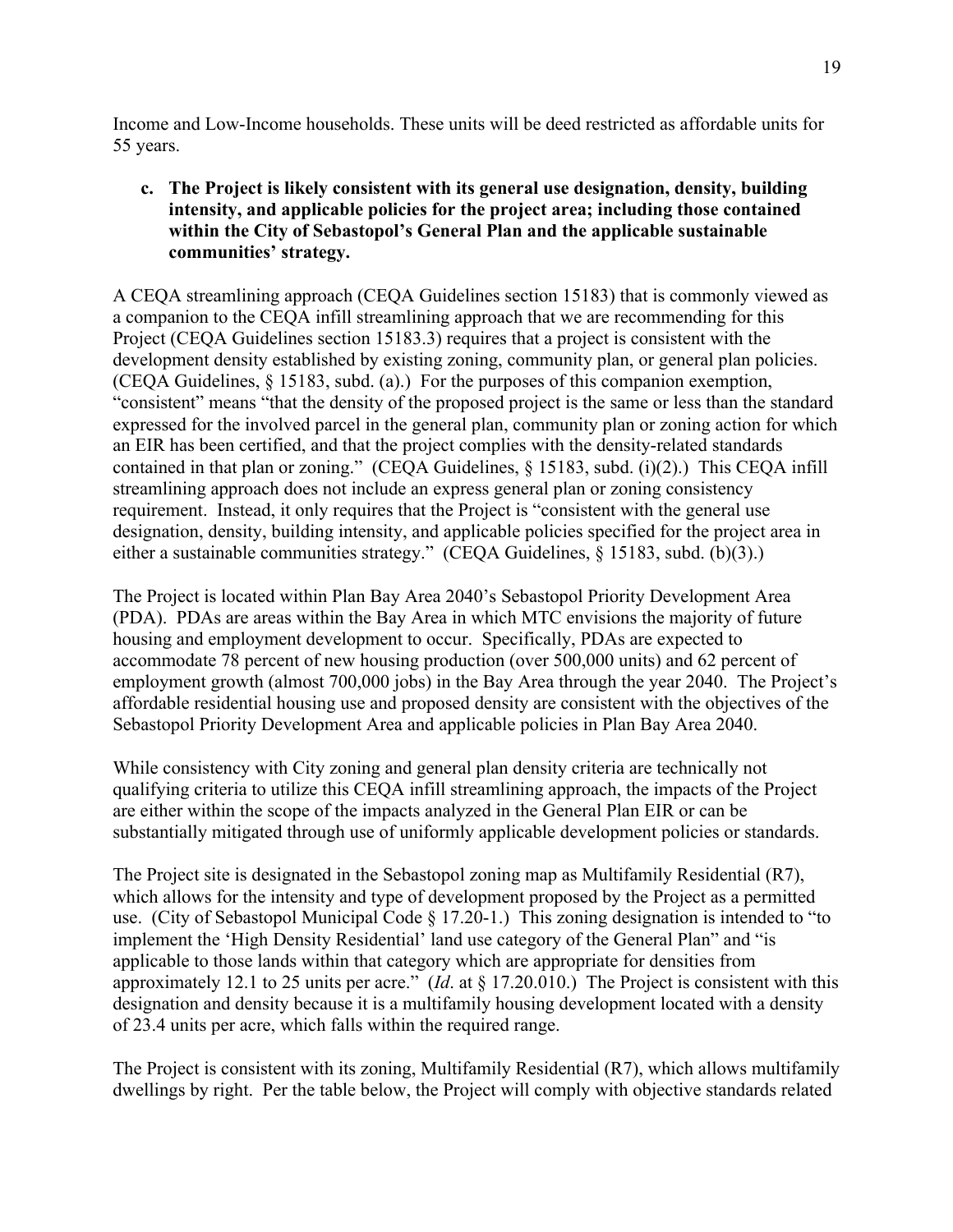| <b>Objective Development Standards</b>                                                 | <b>High Density Residential</b><br><b>Standards</b> | <b>Project Proposal dated</b><br><b>October and November 2020</b> |
|----------------------------------------------------------------------------------------|-----------------------------------------------------|-------------------------------------------------------------------|
| General Plan Density                                                                   | 12.1 to 25 DU/acre                                  | 23.4 DU/acre                                                      |
| 17.20.030 - Development Standards                                                      |                                                     |                                                                   |
| <b>Minimum Lot Area</b>                                                                | $8,000$ sq ft                                       | 156,270 sq ft (3.59 acres)                                        |
| <b>Minimum Lot Width</b>                                                               | $80$ ft                                             | 482 ft                                                            |
| <b>Maximum Building Height</b><br>Deed-restricted affordable housing,<br>three stories | 40 ft, 3 stories                                    | $39'6''$ , 3 stories                                              |
| <b>Minimum Building Setbacks</b>                                                       |                                                     |                                                                   |
| Front                                                                                  | $10$ ft                                             | $10$ ft                                                           |
| Side - Interior (west)                                                                 | $9$ ft $(1)$                                        | 58'5"                                                             |
| Side - Interior (east)                                                                 | $9$ ft $(1)$                                        | 79 ft                                                             |
| Rear - Main Bldg.                                                                      | $30 \text{ ft} (2)$                                 | 60'4"                                                             |
| <b>Maximum Lot Coverage</b><br>On parcels greater than 30,000 sq<br>feet               | 40%                                                 | 23%                                                               |
| <b>Minimum Res. Density</b>                                                            | $1$ DU/3,600 sq ft lot area                         | 1 DU / 1,860 sq ft (84 Units)                                     |
| <b>Maximum Res. Density</b>                                                            | $1$ DU/1,743 sq ft lot area                         | 1 DU / 1,860 sq ft (84 Units)                                     |
| <b>Minimum Usable Open Space</b>                                                       | $50$ sq ft/DU                                       | 95 sq ft/DU                                                       |
| 17.110 - Off-Street Parking<br>Regulations                                             |                                                     |                                                                   |
| <b>Minimum Parking Space</b>                                                           |                                                     |                                                                   |
| <b>Requirements - Auto</b>                                                             | 146 Spaces $(3)$                                    | 149 Spaces                                                        |
| <b>Minimum Parking Space</b><br><b>Requirements - Bicycle</b>                          | 38 Spaces $(4)$                                     | 40 Spaces                                                         |

to minimum lot area, minimum lot width, maximum building height for an affordable housing project, front and side setbacks, lot coverage, density, open space, and parking.

(1) 10% of lot width or 5 ft, whichever is greater, not to exceed 9 ft

(2) 20% of lot depth, not less than 20 ft not greater than 30 ft

(3) Two- and three-bedroom units are required to provide 2 parking spaces per unit. However, deed restricted affordable housing projects are allowed to provide 90% of the applicable parking requirements. (4) Deed-restricted affordable housing projects are required to provide 25% of the required vehicle spaces as bicycle parking.

In summary, the Project is consistent with the applicable sustainable communities strategy, Plan Bay Area 2040, as well as with the City's Zoning and General Plan.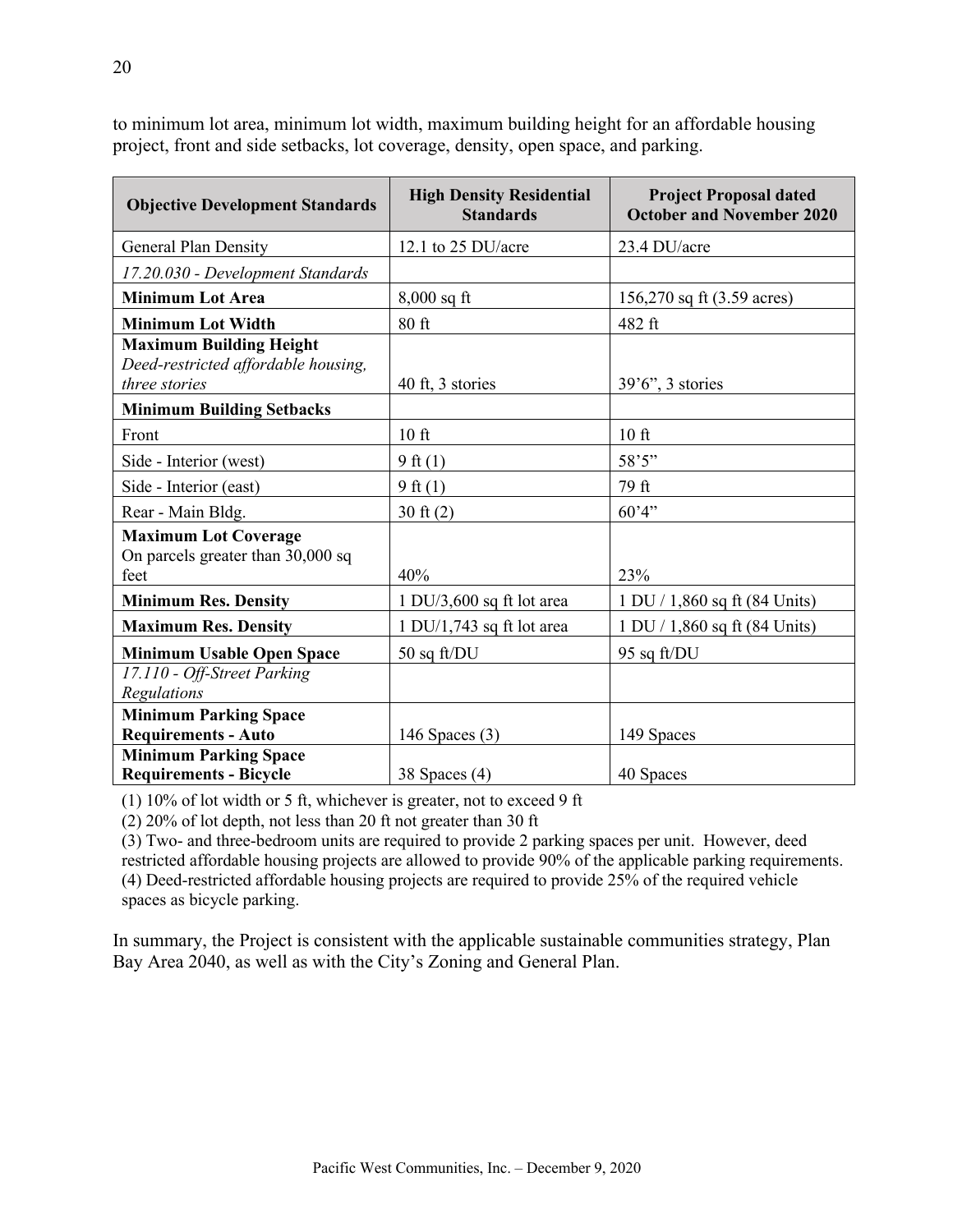### **2. The Project may qualify as a categorically exempt infill development project under CEQA Guidelines Section 15332.**

CEQA Guidelines section 15332 provides a categorical exemption for infill development projects. This exemption is referred to as the class 32 categorical exemption or infill exemption. To qualify for this exemption, projects must meet the following criteria:

- (a) The project must be consistent with the applicable general plan designation and all applicable general plan policies as well as with applicable zoning designation and regulations.
- (b) The project site must be within city limits and 5 acres or less. Additionally, it must be substantially surrounded by urban uses.
- (c) The project site must not have any value as habitat for endangered, rare, or threatened species.
- (d) Approval of the project must not result in any significant effects relating to traffic, noise, air quality, or water quality.
- (e) The project site can be adequately served by all required utilities and public services.

(CEQA Guidelines, § 15332.)

### **a. The Project is consistent with applicable general plan designations, general plan policies, and zoning designations and regulations.**

The City previously found that the Project is consistent with its general plan designation and zoning designations and regulations.<sup>2</sup> At that time, the project did not comply with the 30' rear yard setback. As a result of the project's redesign to reflect the Design Review Board's comments, it now complies with this setback.

## **b. The Project is within Sebastopol City limits, is substantially surrounded by urban uses, and is less than 5 acres in size.**

The Project site is located within the City's limits and the parcel is 3.59 acres in size. The Project is substantially surrounded by urban uses, satisfying the requirements of Guidelines section 15532, subdivision (b).

# **c. Additional study is required to determine if the Project has value as habitat for endangered, rare, or threatened species.**

<sup>2</sup> See December 17, 2018 Staff Report for first Preliminary Design Review, pages 2-3.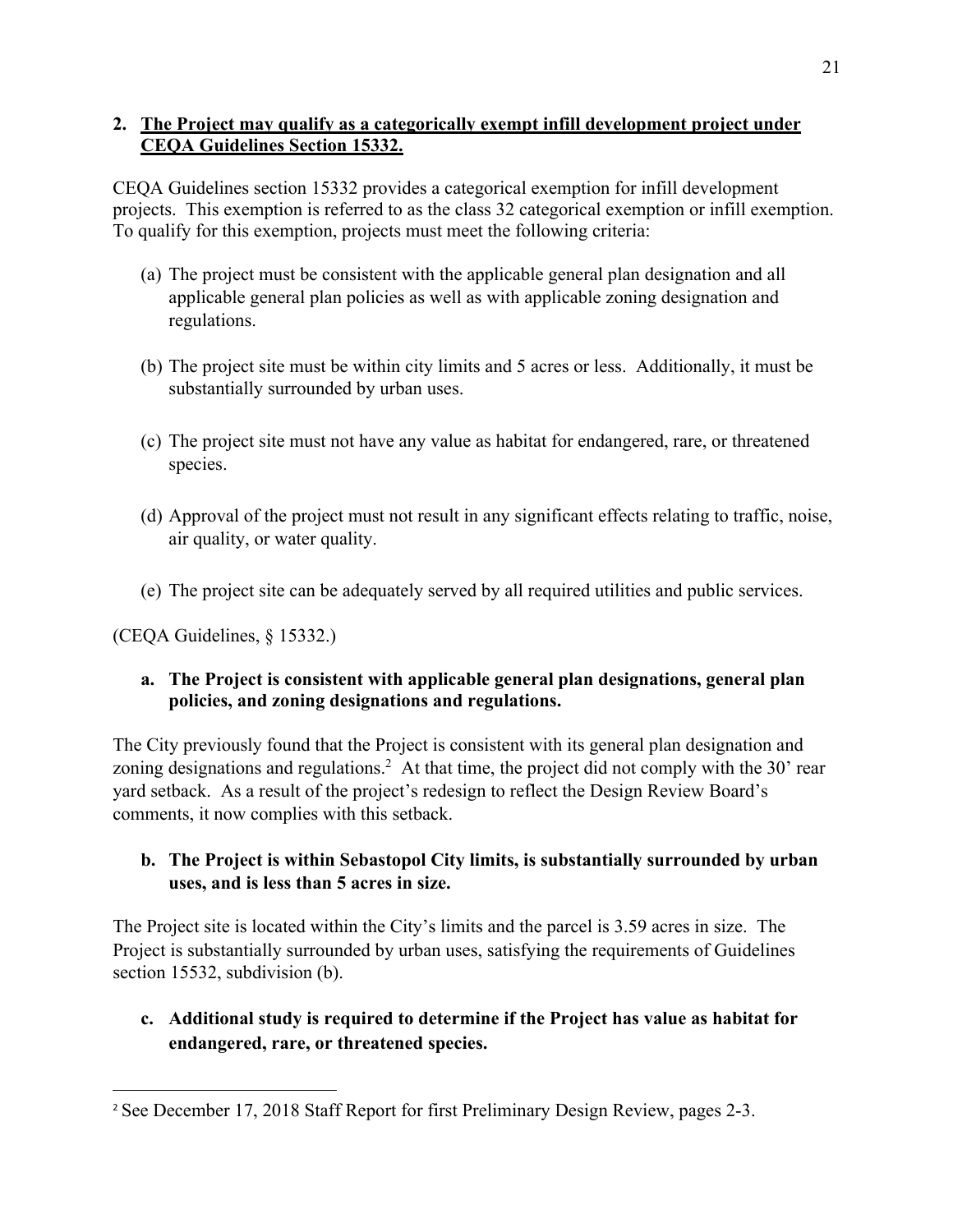There is no evidence that the site has value as habitat for any special status species.

# **d. Site surveys and environmental study are required to determine if the Project will result in any significant effects relating to traffic, noise, air quality, or water quality.**

The applicant is evaluating this criterion. However, the Office of Planning and Research issued a Technical Advisory for VMT, creating a presumption that affordable housing will not result in significant VMT impacts.<sup>3</sup> The Traffic Report concluded that LOS impacts will be less than significant.

The Noise Assessment concluded that with specific construction techniques and specific doors and windows, the dwelling units along the Bodega Highway will comply with all interior noise requirements. The Noise Assessment also opined that the project meets all exterior noise requirements. There is no evidence of significant air or water quality impacts; the applicant will discuss these areas with city staff.

## **e. The Project will be adequately supported by required utilities and public services.**

The applicant previously provided "will serve" letters for water and sewer and the site is already served by PG&E.

### **3. The Project may qualify for the affordable housing exemption under Public Resources Code section 21159.23 and State CEQA Guidelines section 15194.**

Public Resources Code section 21159.23 and State CEQA Guidelines section 15194 provides that CEQA does not apply to an affordable housing development project that meets the following criteria:

(a) The project meets the threshold criteria set forth in section 15192.

(b) The project meets the following size criteria: the project site is not more than five acres in area.

(c) The project meets both of the following requirements regarding location:

(1) The project meets one of the following location requirements relating to population density:

(A) The project site is located within an urbanized area or within a census-defined place with a population density of at least 5,000 persons per square mile.

<sup>&</sup>lt;sup>3</sup> https://opr.ca.gov/docs/20190122-743 Technical Advisory.pdf (see pages 14-15).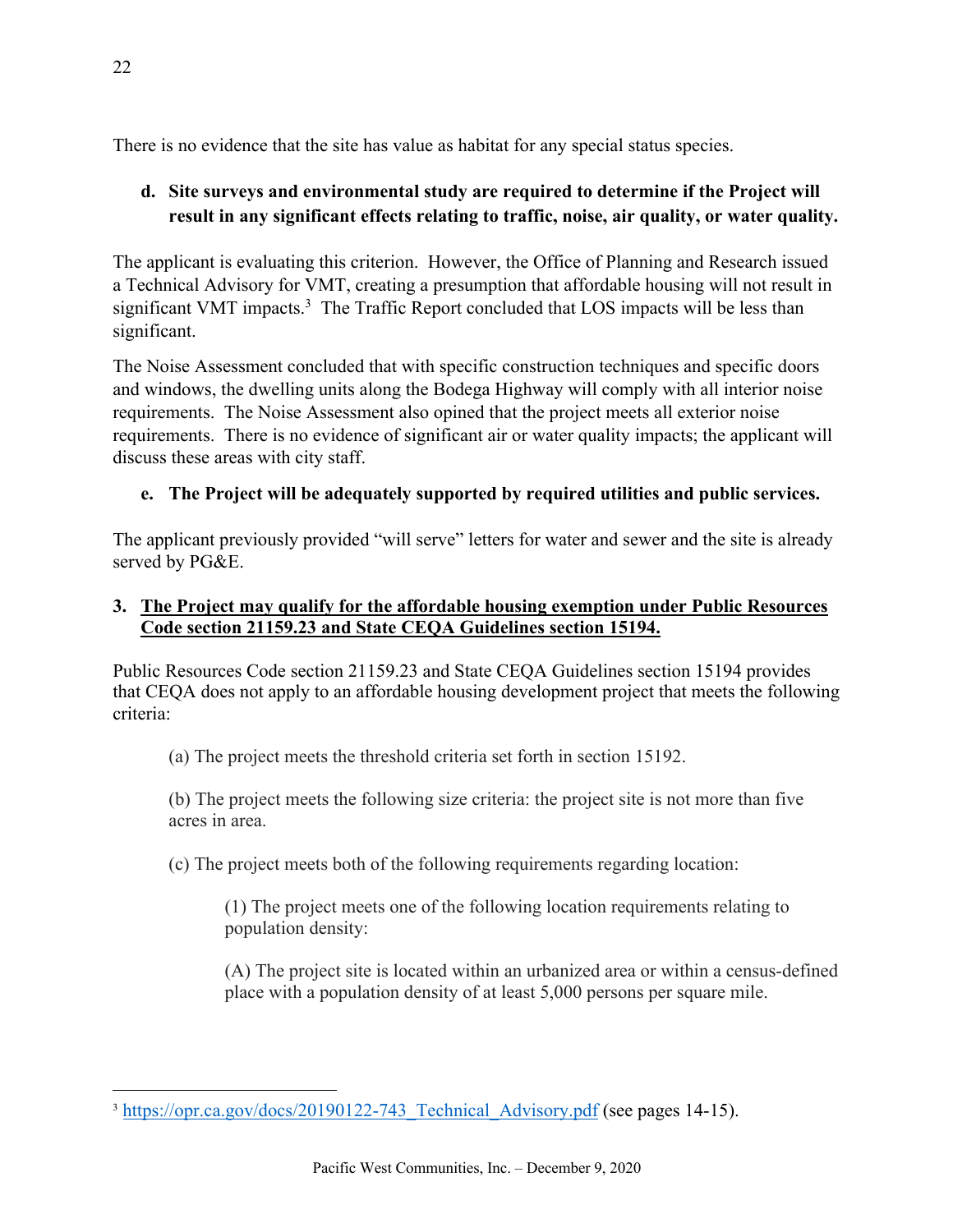(B) If the project consists of 50 or fewer units, the project site is located within an incorporated city with a population density of at least 2,500 persons per square mile and a total population of at least 25,000 persons.

(C) The project is located within either an incorporated city or a census defined place with a population density of at least 1,000 persons per square mile and there is no reasonable possibility that the project would have a significant effect on the environment or the residents of the project due to unusual circumstances or due to the related or cumulative impacts of reasonably foreseeable projects in the vicinity of the project.

(2) The project meets one of the following site-specific location requirements:

(A) The project site has been previously developed for qualified urban uses; or

(B) The parcels immediately adjacent to the project site are developed with qualified urban uses.

(C) The project site has not been developed for urban uses and all of the following conditions are met:

1. No parcel within the site has been created within 10 years prior to the proposed development of the site.

2. At least 75 percent of the perimeter of the site adjoins parcels that are developed with qualified urban uses.

3. The existing remaining 25 percent of the perimeter of the site adjoins parcels that have previously been developed for qualified urban uses.

(d) The project meets both of the following requirements regarding provision of affordable housing.

(1) The project consists of the construction, conversion, or use of residential housing consisting of 100 or fewer units that are affordable to low-income households.

(2) The developer of the project provides sufficient legal commitments to the appropriate local agency to ensure the continued availability and use of the housing units for lower income households for a period of at least 30 years, at monthly housing costs deemed to be "affordable rent" for lower income, very low income, and extremely low income households, as determined pursuant to Section 50053 of the Health and Safety Code.

(CEQA Guidelines, § 15194.)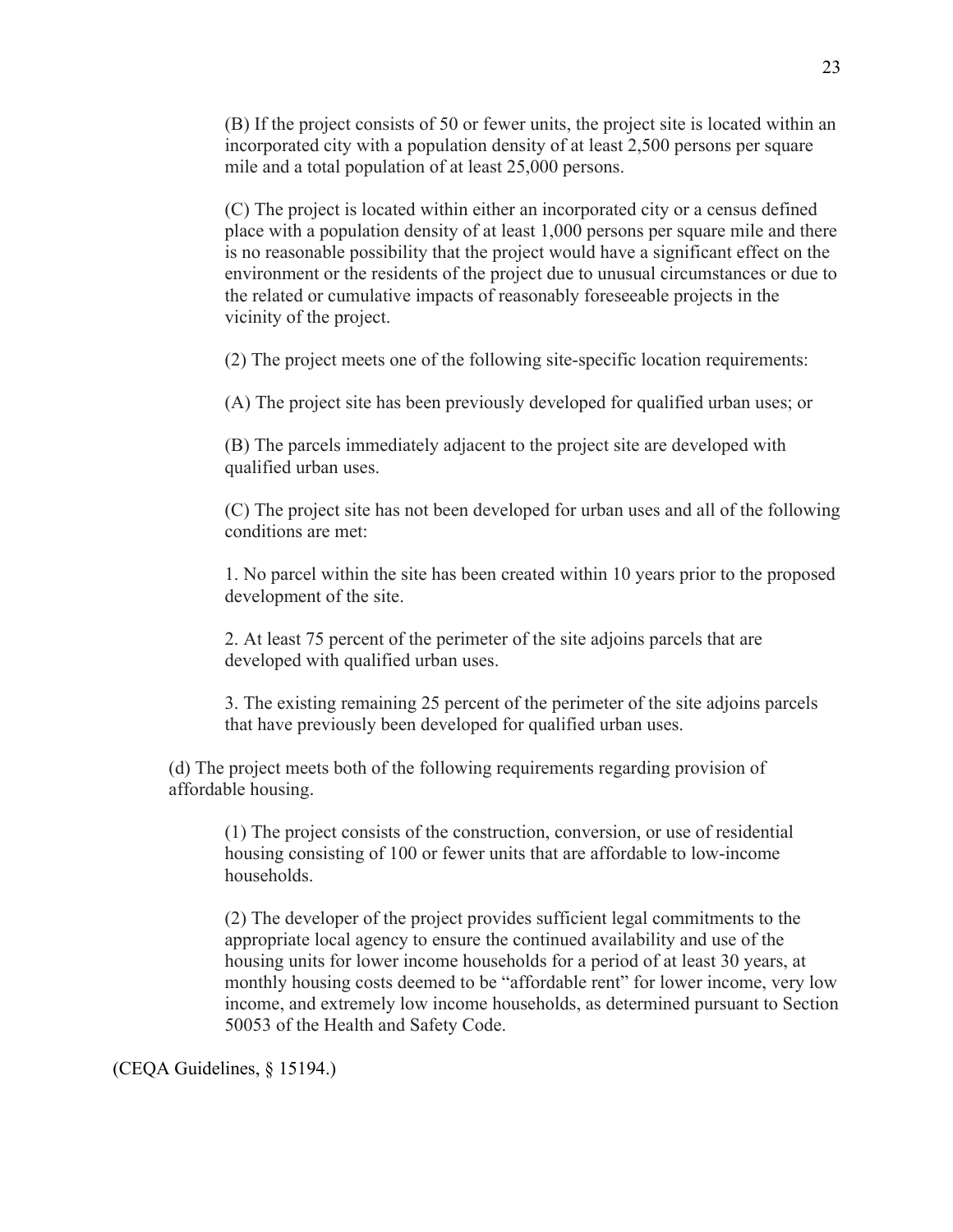### **a. The Project meets the threshold criteria set forth in Public Resources Code section 21159.21 and State CEQA Guidelines section 15192.**

The Project meets the threshold criteria set for in State CEQA Guidelines section 15192.

The Project is consistent with the applicable general plan and applicable zoning ordinances. (Pub. Resources Code, § 21159.21, subd. (a); CEQA Guidelines, § 15192, subd. (a).)

The Project is located within Plan Bay Area 2040's Sebastopol Priority Development Area (PDA), which was analyzed in the General Plan EIR. (Pub. Resources Code, § 21159.21(b); CEQA Guidelines § 15192, subd. (b).)

The Project can be adequately served by existing utilities as the Applicant has provided the City with "will serve" letters for water and sewer and the site is already served by PG&E. Pub. Resources Code, § 21159.1(c); CEQA Guidelines § 15192, subd. (c).)

The Project site does not contain wetlands; does not have any value as an ecological community upon which wild animals, birds, plants, fish amphibians, and invertebrates depend for their conservation and protection; does not harm any species protected by the federal Endangered Species Act of 1973, the Native Plant Protection Act, or the California Endangered Species Act. (Pub. Resources Code, § 21159.21, subd. (d); CEQA Guidelines, § 15192, subd. (d).)

The Project site is not included on "Hazardous Waste and Substances site 'Cortese' list." (Pub. Resources Code, § 21159.21, subd. (e); CEQA Guidelines, § 15192 subd. (e).)

The Project site has been subject to a Phase I study prepared by an environmental assessor to determine the existence of any release of hazardous substance on the site and to determine the potential exposure of future occupants to significant health hazards from nearby property or activity. (Pub. Resources Code, § 21159.21, subd. (f); CEQA Guidelines, § 15192 subd. (f).)

As explained in the Cultural Resources Study, the Project does not have a significant effect on historical resources. (Pub. Resources Code, § 21159.21, subd. (g); CEQA Guidelines, § 15192 subd.  $(g)$ .)

The Project site is not subject to wildland fire hazard. (Pub. Resources Code, § 21159.21, subd. (h)(1); CEQA Guidelines, § 15192, subd. (h).)

The Project site is surrounding by residential uses, so it does not have an unusually high risk of fire or explosion from materials stored or used on nearby properties. (Pub. Resources Code, § 21159.21, subd. (h)(2); CEQA Guidelines, § 15192, subd. (i).)

The Project site does not present a risk of a public health exposure at a level that would exceed the standards established by any state or federal agency. (Pub. Resources Code § 21159.21, subd. (h)(3); CEQA Guidelines, § 15192, subd. (j).)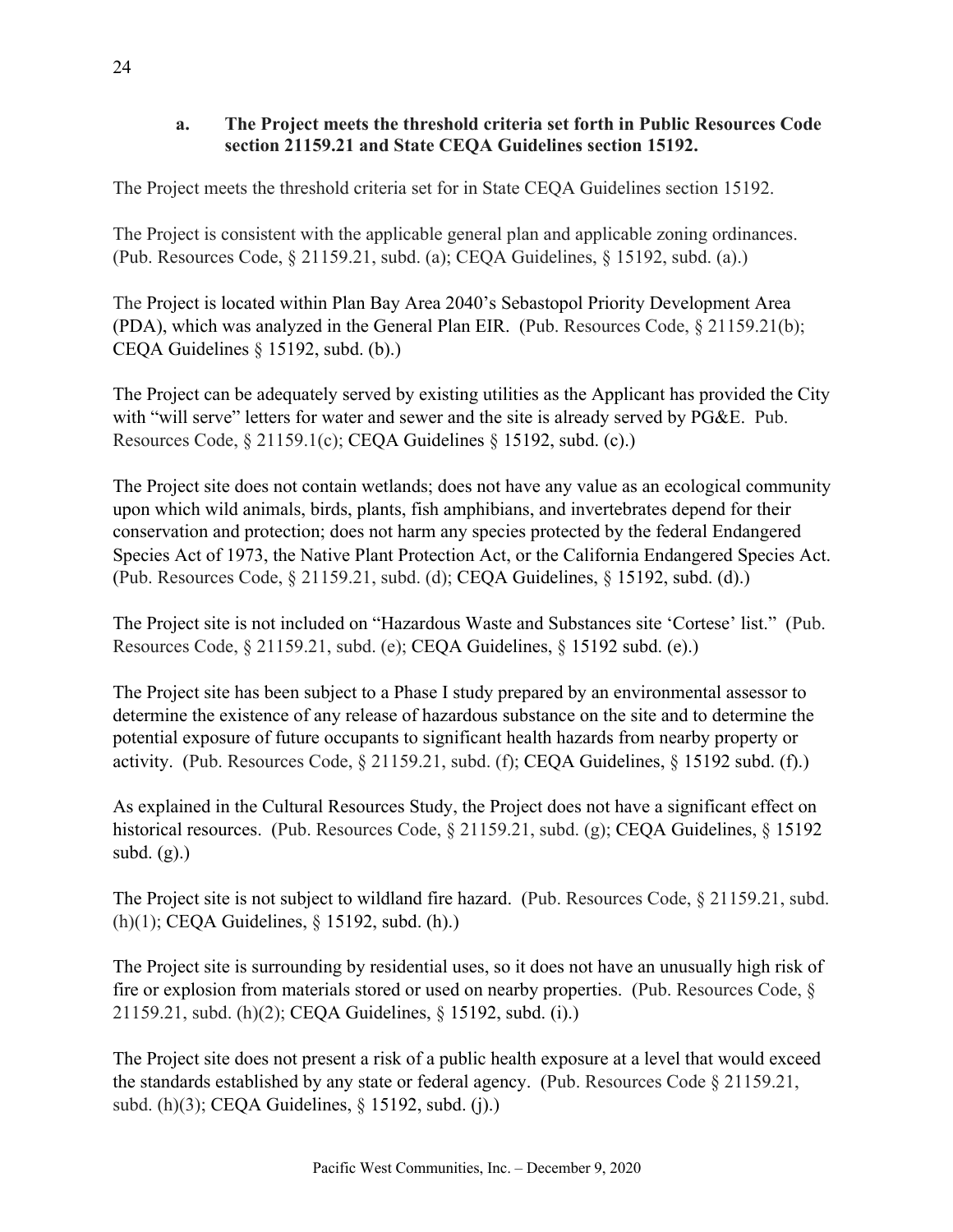The Project site is not within a delineated earthquake fault zone or seismic hazard zone. (Pub. Resources Code, § 21159.21, subd. (h)(4); CEQA Guidelines, § 15192, subd. (k).)

The Project site does not present a landslide hazard, flood plain, floodway or restriction zone. (Pub. Resources Code, § 21159.21, subd. (h)(5); CEQA Guidelines § 15192, subd. (l).)

The Project site is not located on developed open space. (Pub. Resources Code, § 21159.21, subd. (i); CEQA Guidelines, § 15192, subd. (m).)

The Project site is not located within the boundaries of a state conservancy. (Pub. Resources Code § 21159.21, subd. (j); CEQA Guidelines, § 15192, subd. (n).

And, the entirety of the proposal is to build an 84-unit housing development, so the Project has not been divided into smaller projects. (CEQA Guidelines, § 15192, subd. (o).)

### **b. The Project site is not more than 5 acres.**

The Project site is 3.59 acres. (Pub. Resources Code, § 21159.23, subd. (a)(2)(C); CEQA Guidelines §15194, subd. (b).)

### **c. The Project meets the specified requirements regarding location because it is located within the incorporated City, the Project site has been developed for residential use, and the adjacent parcels are developed for residential use.**

The Project is located within the incorporated City and as demonstrated in the Cultural Resources Study, Noise Assessment, and Traffic Study, there is no reasonable possibility that the Project would have a significant effect on the environment or the residents of the Project due to unusual circumstances or due to the related or cumulative impacts of reasonably foreseeable projects in the vicinity of the Project. (Pub. Resources Code  $\S$  21159.23, subds. (b) & (c); CEQA Guidelines  $\S$ 15194, subd. (c)(1)(C).) Additionally, the Project site has been previously developed for residential use, a qualified urban use, and the parcels immediately adjacent to the Project site are developed for residential use, a qualified urban use. (Pub. Resources Code, § 21159.23, subd. (a)(2); CEQA Guidelines §§ 15191, subd. (m) & 15194 subd. (c)(2).)

### **d. The Project meets the requirements regarding provision of affordable housing.**

The Project consists of the construction and use of residential housing consisting of fewer than 100 units that are affordable to low-income housing. (Pub. Resources Code, § 21159.23, subd. (a); State CEQA Guidelines,  $\S$  15194, subd. (d)(1).) Additionally, the developer will provide sufficient legal commitments to ensure the continued available and use of the housing for lower income households for a period of 55 years at monthly housing costs of 30% to 60% of AMI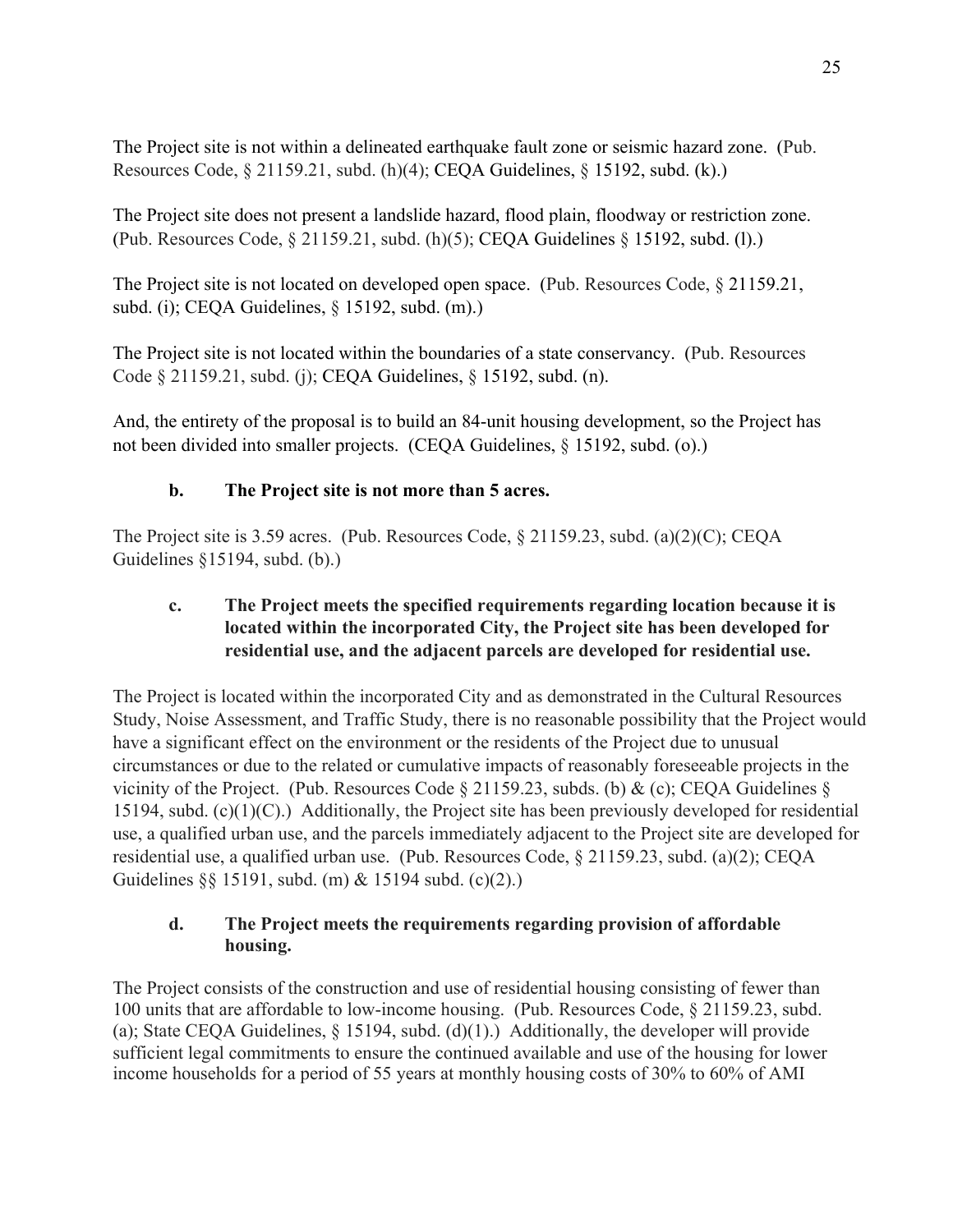through recordation of a deed restriction. (Pub. Resources Code, § 21159.23, subd. (a)(1); CEQA Guidelines § 15194, subd. (d)(2).)